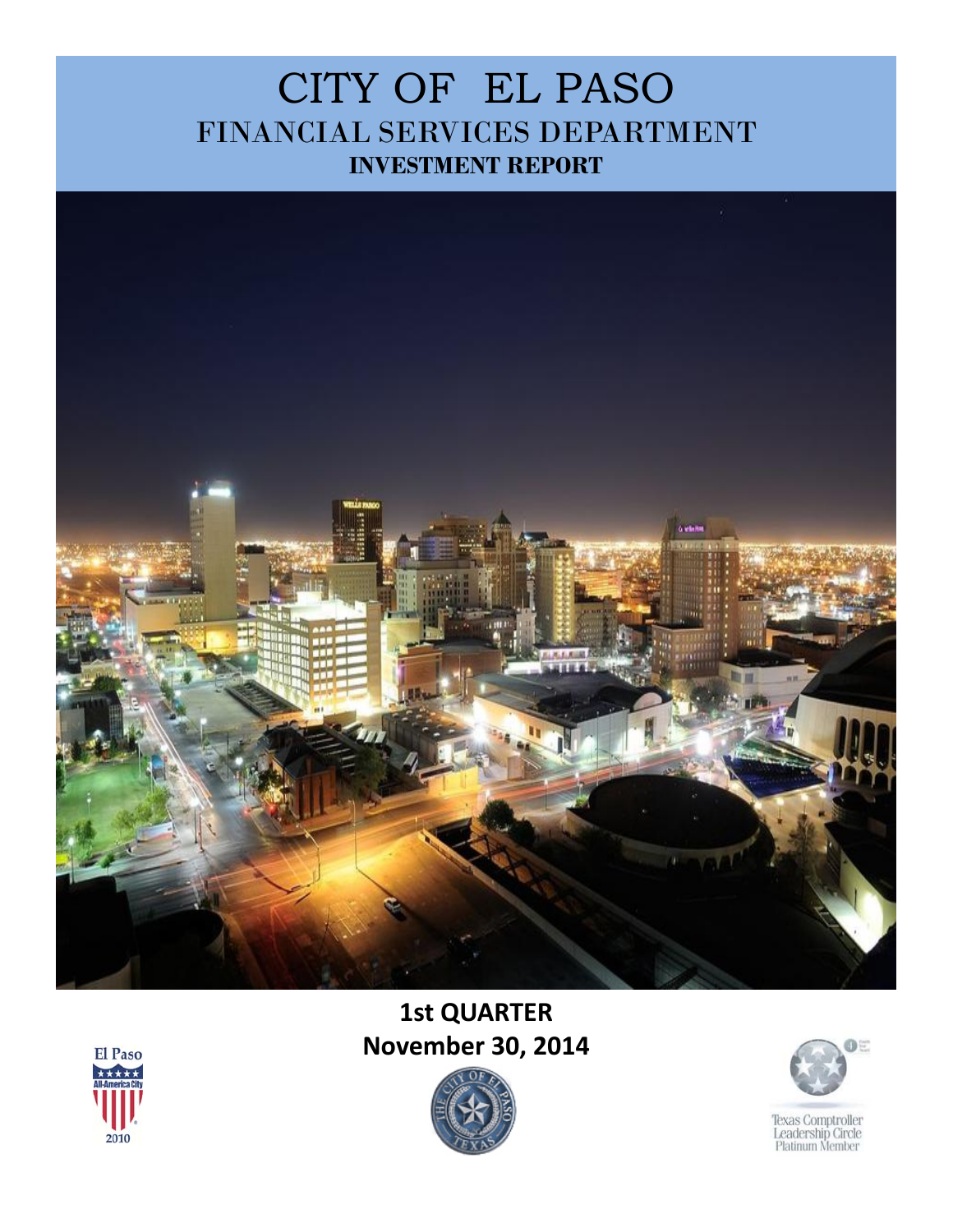#### *The City of El Paso Texas Executive Summary*

### *Table of Contents*

### **Investment Report for 1st Quarter Ending November 30, 2014**

| Summary                                               | Page |
|-------------------------------------------------------|------|
| <b>Management Letter</b>                              | 1    |
| City of El Paso Portfolio                             | 5    |
| Analysis                                              |      |
| Portfolio Composition Review                          | 6    |
| <b>Yield Analysis for Quarter</b>                     | 7    |
| Maturity & Duration Analysis                          | 8    |
| Portfolio Holdings Distribution by Maturity Range     | 9    |
| <b>Treasury Benchmark Yield Analysis</b>              | 10   |
| Portfolio Performance Comparison                      | 11   |
| <b>Interest Earned by Security Sector for Quarter</b> | 12   |
| Reports                                               |      |
| <b>Total Return Report</b>                            | 13   |
| <b>Texas Compliance Summary</b>                       | 14   |
| <b>Texas Compliance Details</b>                       | 15   |
| Monthly General Ledger Report                         | 16   |
| Portfolio Activity                                    | 17   |
| Monthly Activity by Action                            | 18   |
| <b>Investment Purchases by Broker/Dealer</b>          | 20   |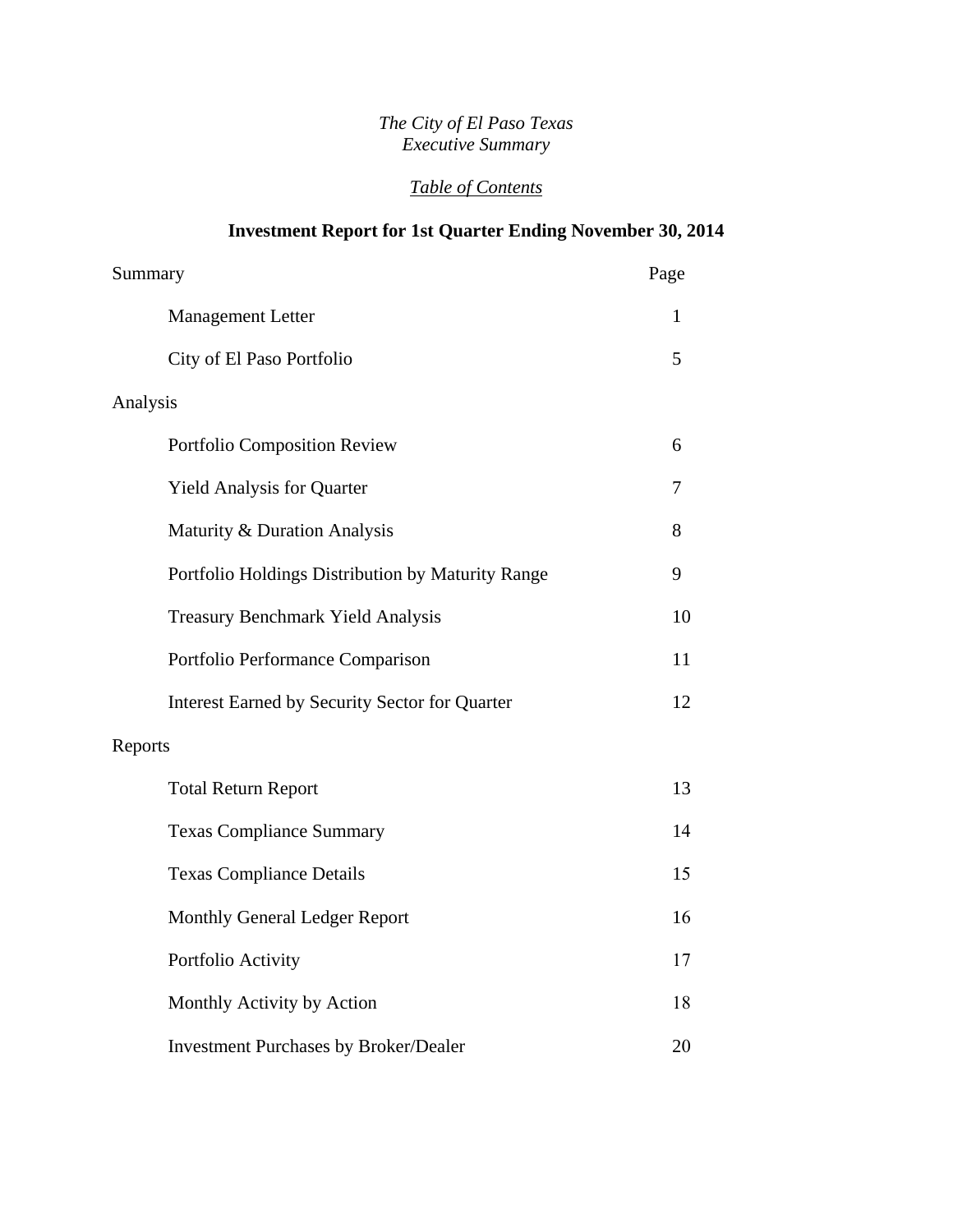

**Mayor** Oscar Leeser

### **Office of The Comptroller | Treasury Services Division**

| To:      | Mr. Tommy Gonzalez, City Manager                                 |
|----------|------------------------------------------------------------------|
| From:    | <b>Investment Committee Members</b>                              |
| Date:    | December 18, 2014                                                |
| Subject: | First Qtr. Investment Report for Period Ending November 30, 2014 |

**City Council** 

District 1 Ann Morgan Lilly

District 2 Larry Romero

District 3 Emma Acosta

District 4 Carl L. Robinson

District 5 Dr. Michiel R. Noe

District 6 Claudia Ordaz

> District 7 Lily Limón

District 8 Cortney C. Niland

**City Manager Tommy Gonzalez** 

Submitted for your review and acceptance is the City of El Paso First Quarter Investment Report including documentation for 1st quarter investments and performance evaluations. The Investment Officers have conformed to all state laws and statutes which govern the investment of public funds, including but not by way of limitations, the Public Fund Investment Act, Chapter 2256, Government Code, the City's Investment Policy and adopted investment strategies. All funds were invested to meet cash flow requirements for operations, capital projects and debt service payments.

For fiscal year 2015, Investment Committee has determined to increase level of oversight on City's investments and adopt a proactive role to promote an active trading position of excess funds as allowed by Investment Policy. In adherence with Investment Policy, the Investment Officers' main goal will continue to be the preservation and security of principal while returns will remain commensurate with City's investment risks constraints as outlined per City's Investment Policy.

During this quarter there were (2) two investments that matured that totaled \$448,000. Daily available cash was placed into investment pools which have outperformed bank interestbearing accounts. The four investment pools used by the City – TexStar, TexPool, Logic and Texas Daily – had an average yield of 0.071% for this quarter.

The following is a summary comparison of selected information for the last two quarters:

|                           | November 30, 2014 | August 31, 2014 |
|---------------------------|-------------------|-----------------|
| Par value invested        | \$129,908,869     | \$99,336,873    |
| Portfolio book value      | \$130,076,554     | \$99,561,603    |
| Portfolio market value    | \$130,080,731     | \$99,567,526    |
| Weighted average maturity | 16 Days           | 28 Days         |

Office of The Comptroller | Treasury Services Division City Hall | 300 N. Campbell | El Paso, Texas 79901| (915) 212‐1161 1 of 20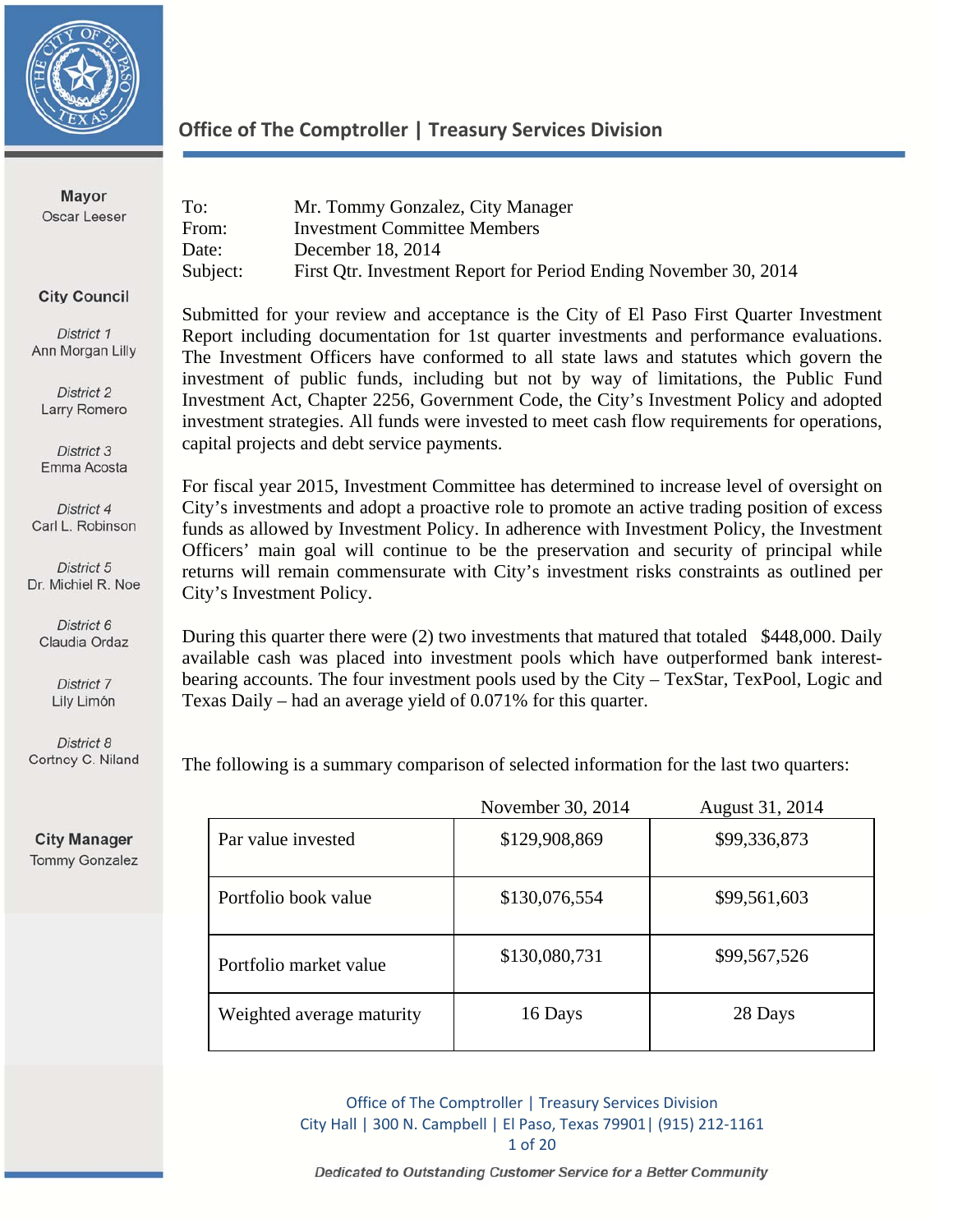

### **Office of The Comptroller | Treasury Services Division**

**Mayor** Oscar Leeser

The yield on portfolio investments and market securities is shown as follows:

|                                |                                         | November 30, 2014 | August 31, 2014 |
|--------------------------------|-----------------------------------------|-------------------|-----------------|
| <b>City Council</b>            | Portfolio Agency Callable<br>Securities | N/A               | N/A             |
| District 1<br>Ann Morgan Lilly | <b>Portfolio Bullet Securities</b>      | N/A               | N/A             |
| District 2                     | <b>Municipal Bonds Securities</b>       | 0.843%            | 0.833%          |
| Larry Romero                   | City's Average Portfolio Yield          | 0.115%            | 0.139%          |
| District 3<br>Emma Acosta      |                                         |                   |                 |
| District 4                     | Avg. Mkt. Pools                         | 0.071%            | 0.080%          |
| Carl L. Robinson<br>District 5 | Avg. Mkt. 3 Month T-Bill<br>rate $*$    | 0.01%             | 0.02%           |
| Dr. Michiel R. Noe             | Avg. Mkt. 6 Month T-Bill<br>$rate*$     | 0.06%             | 0.04%           |
| District 6<br>Claudia Ordaz    | Avg. Mkt. 1 Year T-Bill rate*           | 0.12%             | 0.09%           |
| District 7<br>Lily Limón       | Avg. Mkt. 2 Year T-Note rate*           | 0.51%             | 0.46%           |
| District 8                     |                                         |                   |                 |

District 8 Cortney C. Niland

> The portfolio average yield of 0.115% for this quarter is .02 basis points lower than the average portfolio yield of the last quarter.

**City Manager Tommy Gonzalez** 

\*Per U.S. Department of Treasury – Daily Treasury Yield Curve Rates

Office of The Comptroller | Treasury Services Division City Hall | 300 N. Campbell | El Paso, Texas 79901| (915) 212‐1161 2 of 20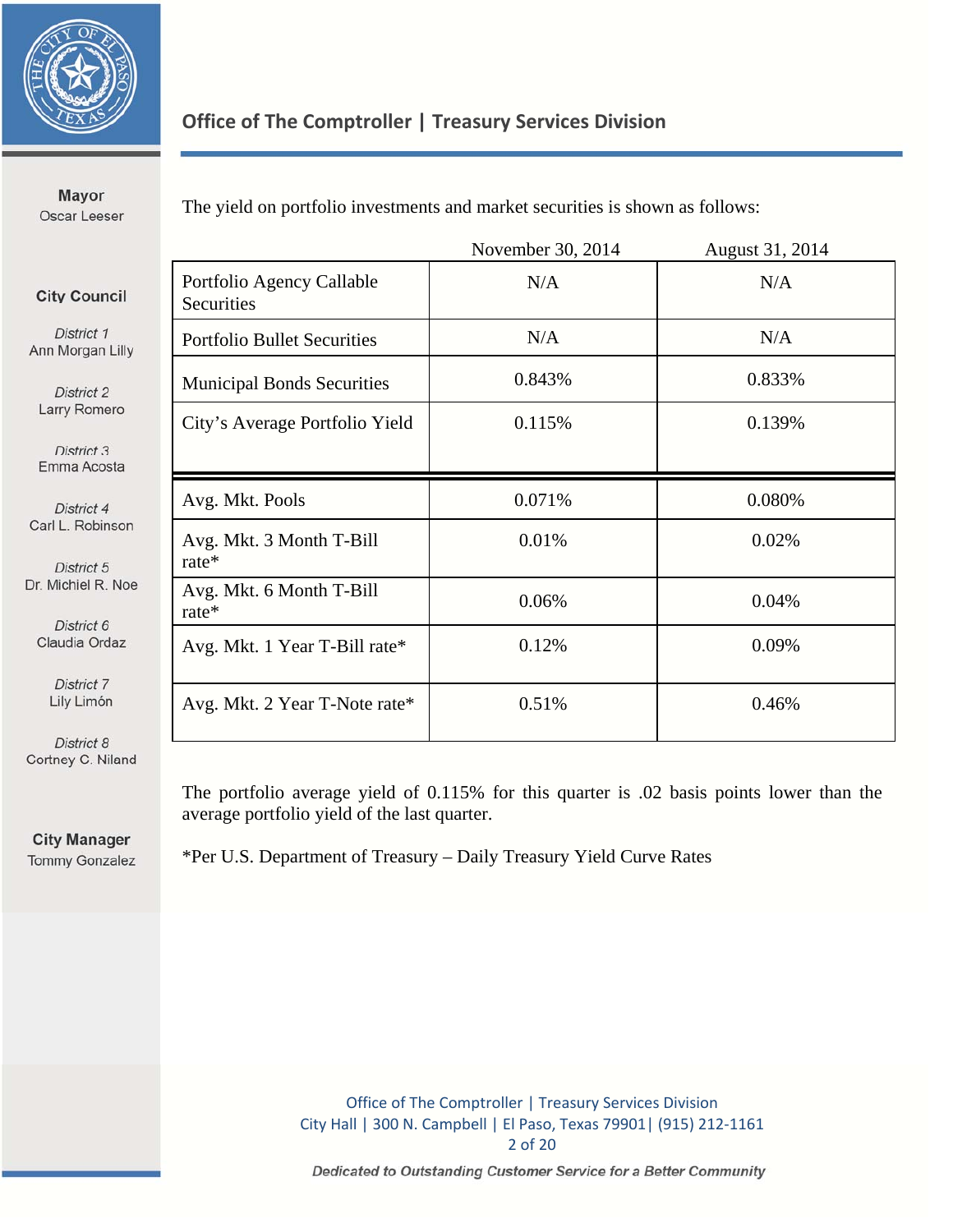

### **Office of The Comptroller | Treasury Services Division**

**Mayor** Oscar Leeser

**City Council** 

District 1 Ann Morgan Lilly

District 2 Larry Romero

District 3 Emma Acosta

District 4 Carl L. Robinson

District 5 Dr. Michiel R. Noe

### **Quarter Changes in Security Type Balances**

Below is a comparison of selected fund balances and investments for the1st Quarter:

|                                | November 30, 2014 | August 31, 2014 | Inc/(Dec)      |
|--------------------------------|-------------------|-----------------|----------------|
| <b>Certificate of Deposits</b> | \$248,000         | \$496,000       | (\$248,000.00) |
| Logic                          | \$56,778,307      | \$71,765,285    | (\$14,986,978) |
| <b>TexPool</b>                 | \$634,232         | \$634,185       | \$47           |
| TexStar                        | \$9,007,165       | \$19,006,136    | (\$9,998,971)  |
| TexasDaily                     | \$56,005,908      | \$12            | \$56,005,896   |
| Municipals                     | \$7,180,000.00    | \$7,380,000     | (\$ 200,000)   |
| Agencies                       | \$0.00            | \$0.00          | \$<br>0.00     |
| Broker/Dealer Inv.             | \$0.00            | \$0.00          | 0.00<br>S      |

District 6 Claudia Ordaz

> District 7 Lily Limón

District 8 Cortney C. Niland

**City Manager Tommy Gonzalez** 

#### **FY Changes in Yield, Activity & Interest Earned Balances**

|                          | 1st Qtr. FY 15 | 1st Qtr. FY 14 | Inc/(Dec)        |
|--------------------------|----------------|----------------|------------------|
| <b>Interest Earnings</b> | \$132,145      | \$214,452      | (\$82,307)       |
| Portfolio Ending Balance | \$129,908,869  | \$108,582,370  | \$21,326,499     |
| Yield to Maturity @ Cost | 0.115%         | 0.262%         | (.147%)          |
| Purchases/Deposits       | \$73,000,000   | \$0.00         | \$73,000,000     |
| Maturities/Withdrawals   | \$42,448,000   | \$1,000,000    | \$41,448,000     |
| Sold                     | \$0.00         | \$37,676,303   | $(\$37,676,303)$ |
| Called                   | \$0.00         | \$0.00         | \$0.00           |

Office of The Comptroller | Treasury Services Division City Hall | 300 N. Campbell | El Paso, Texas 79901| (915) 212‐1161 3 of 20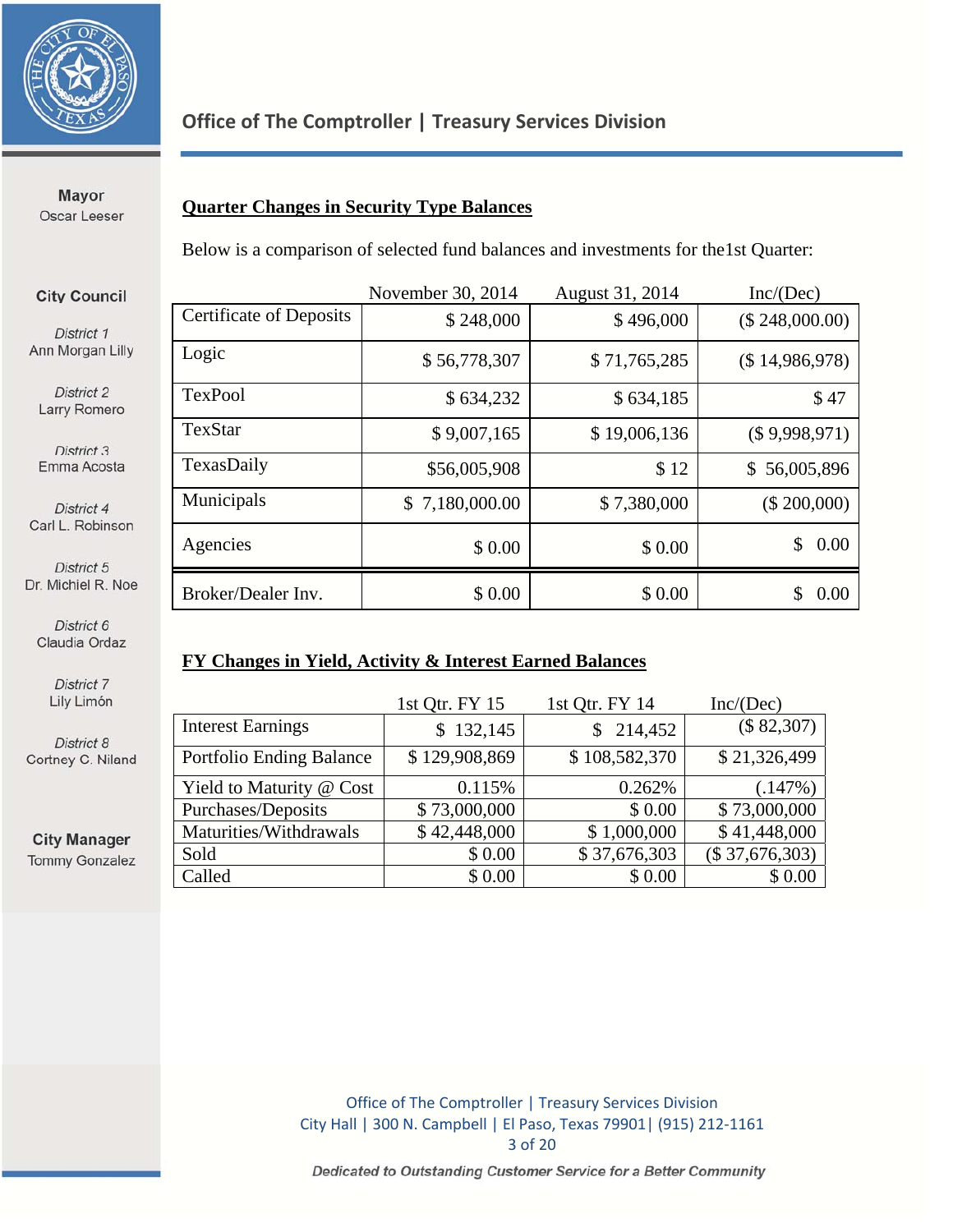

### **Office of The Comptroller | Treasury Services Division**

Mayor Oscar Leeser

**City Council** 

District 1 Ann Morgan Lilly

District 2 Larry Romero

District 3 Emma Acosta

District 4 Carl L. Robinson

District 5 Dr. Michiel R. Noe

District 6 Claudia Ordaz

> District 7 Lily Limón

District 8 Cortney C. Niland

**City Manager Tommy Gonzalez**  **Investment Committee Members:** 

Luis Ortiz, Treasury Services Coordinator

aldun lo

Edmundo S. Calderon, Chief Internal Auditor

Robert Cortinas, Director Office of Management and Budget

Demse Grizzle, Comptroller

Mark Sutter, Chief Financial Officer

Office of The Comptroller | Treasury Services Division City Hall | 300 N. Campbell | El Paso, Texas 79901 | (915) 212-1161 4 of 20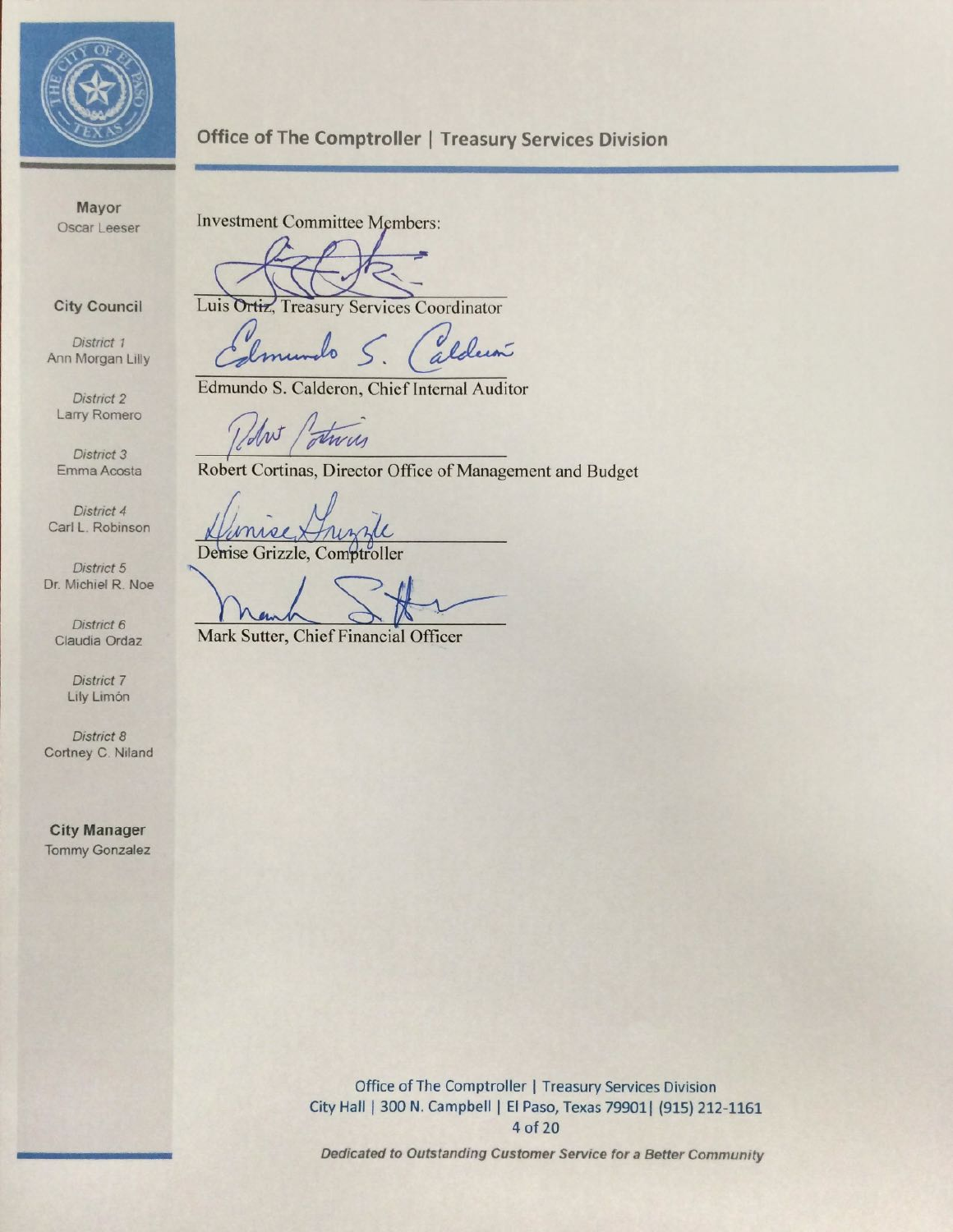# **City of El Paso Tracker Portfolio Set Up - City of El Paso** Report Format: By Transaction Group By: Security Sector **Portfolio/Report Group: General Fund As of 11/30/2014**

| <b>Description</b>                      | CUSIP/Ticker   | Settlement<br>Date | Face<br>Amount/Shares | <b>Cost Value</b> | <b>Book Value</b> | <b>Market Value</b> | Coupon<br>Rate | <b>YTM</b><br>@<br>Cost | Maturity<br>Date | Days To<br>Maturity |
|-----------------------------------------|----------------|--------------------|-----------------------|-------------------|-------------------|---------------------|----------------|-------------------------|------------------|---------------------|
| <b>Certificate Of Deposit</b>           |                |                    |                       |                   |                   |                     |                |                         |                  |                     |
| ALLYBKMIDVALEUT<br>0.7 2/2/2015         | 02005Q4Q3      | 7/31/2013          | 248,000.00            | 248,000.00        | 248,000.00        | 248,103.17          | 0.700          | 0.700                   | 2/2/2015         | 64                  |
| Sub Total /<br>Average                  |                |                    | 248,000.00            | 248,000.00        | 248,000.00        | 248,103.17          |                | 0.700 0.700             |                  | 64                  |
| <b>Local Government Investment Pool</b> |                |                    |                       |                   |                   |                     |                |                         |                  |                     |
| Logic LGIP                              | LOGIC02        | 6/18/2009          | 3,716,117.39          | 3,716,117.39      | 3,716,117.39      | 3,716,117.39        | 0.087          | 0.087                   | N/A              | $\mathbf{1}$        |
| Logic LGIP                              | LOGIC01        | 8/31/2008          | 53,062,189.48         | 53,062,189.48     | 53,062,189.48     | 53,062,189.48       | 0.087          | 0.087                   | N/A              | $\mathbf{1}$        |
| <b>TexasDaily LGIP</b>                  | TEXASDAILY     | 8/31/2008          | 56,005,908.17         | 56,005,908.17     | 56,005,908.17     | 56,005,908.17       | 0.060          | 0.060                   | N/A              | $\mathbf{1}$        |
| <b>TexPool LGIP</b>                     | <b>TEXPOOL</b> | 8/31/2008          | 634,232.00            | 634,232.00        | 634,232.00        | 634,232.00          | 0.031          | 0.031                   | N/A              | 1                   |
| <b>TexStar LGIP</b>                     | <b>TEXSTAR</b> | 8/31/2008          | 9,007,164.99          | 9,007,164.99      | 9,007,164.99      | 9,007,164.99        | 0.039          | 0.039                   | N/A              | $\mathbf{1}$        |
| Sub Total /<br>Average                  |                |                    | 122,425,612.03        | 122,425,612.03    | 122,425,612.03    | 122,425,612.03      |                | 0.071 0.071             |                  | 1                   |
| Money Market                            |                |                    |                       |                   |                   |                     |                |                         |                  |                     |
| Wells Fargo MM                          | <b>WFPFC</b>   | 8/31/2008          | 179.48                | 179.48            | 179.48            | 179.48              | 0.010          | 0.010                   | N/A              | $\mathbf{1}$        |
| Wells Fargo MM                          | <b>WFCITY</b>  | 8/31/2008          | 55,077.77             | 55,077.77         | 55,077.77         | 55,077.77           | 0.010          | 0.010                   | N/A              | 1                   |
| Sub Total /<br>Average                  |                |                    | 55,257.25             | 55,257.25         | 55,257.25         | 55,257.25           |                | 0.010 0.010             |                  | 1                   |
| Municipal                               |                |                    |                       |                   |                   |                     |                |                         |                  |                     |
| COSEDU 3.728<br>3/15/2015               | 19668QDR3      | 5/31/2012          | 2,000,000.00          | 2,155,400.00      | 2,016,235.82      | 2,015,360.00        | 3.728          |                         | 0.900 3/15/2015  | 105                 |
| CROWWING 5<br>2/1/2015                  | 227840HC2      | 7/10/2013          | 700,000.00            | 749,056.00        | 705,334.07        | 705,635.00          | 5.000          | 0.480                   | 2/1/2015         | 63                  |
| NEWYORKDORM<br>3.125 12/1/2015          | 6499057C4      | 1/28/2013          | 1,300,000.00          | 1,386,632.00      | 1,330,571.02      | 1,333,683.00        | 3.125          |                         | 0.750 12/1/2015  | 366                 |
| PORT AUTH NY &<br>NJ 4.5 9/15/2015      | 73358TR78      | 1/29/2013          | 650,000.00            | 713,297.00        | 669,069.39        | 669,929.00          | 4.500          |                         | 0.750 9/15/2015  | 289                 |
| VIRGINIACOMWLTH<br>4.125 5/15/2016      | 927793RF8      | 7/26/2013          | 1,030,000.00          | 1,112,183.70      | 1,072,761.59      | 1,072,642.00        | 4.125          |                         | 1.220 5/15/2016  | 532                 |
| WILSCD 4.75<br>11/1/2015                | 969078QK3      | 1/31/2013          | 1,500,000.00          | 1,660,815.00      | 1,553,713.18      | 1,554,510.00        | 4.750          |                         | 0.800 11/1/2015  | 336                 |
| Sub Total /<br>Average                  |                |                    | 7,180,000.00          | 7,777,383.70      | 7,347,685.07      | 7,351,759.00        |                | 4.083 0.843             |                  | 274                 |
| Total / Average                         |                |                    |                       |                   |                   |                     | 0.294 0.115    |                         |                  | 16                  |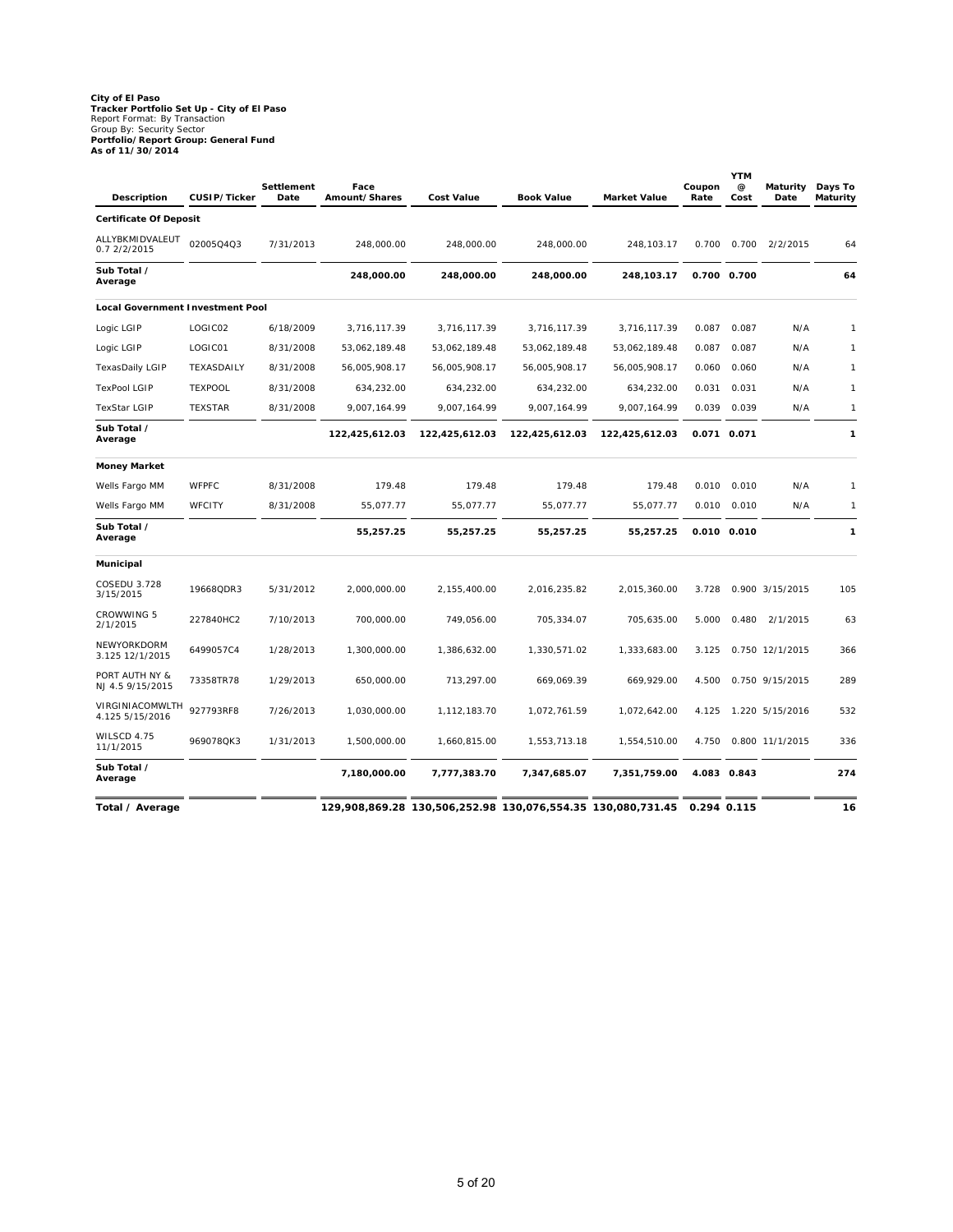|                         | Face           | Weighted | Weighted        | $\%$             |
|-------------------------|----------------|----------|-----------------|------------------|
|                         | Amount         | Yield    | <b>Maturity</b> | <b>Portfolio</b> |
| Pools                   |                |          |                 |                  |
| <b>TexStar</b>          | 9,007,164.99   | 0.039    | 1               | 6.93%            |
| Logic - City            | 53,062,189.48  | 0.087    | 1               | 40.85%           |
| Logic - PFC             | 3,716,117.39   | 0.087    |                 | 2.86%            |
| <b>Texas Daily</b>      | 56,005,908.17  | 0.060    | 1               | 43.11%           |
| Texpool                 | 634,232.00     | 0.031    | 1               | 0.49%            |
|                         | 122,425,612.03 |          |                 | 94.24%           |
| <b>Mutual Funds</b>     |                |          |                 |                  |
| Wells Fargo - PFC       | 179.48         | 0.010    | 1               | 0.00%            |
| Wells Fargo - City      | 55,077.77      | 0.010    | 1               | 0.04%            |
|                         | 55,257.25      |          |                 | 0.04%            |
| <b>Securities</b>       |                |          |                 |                  |
| Texas Term - CB         | 0.00           | 0.000    | 0               | 0.00%            |
| CD's                    | 248,000.00     | 0.700    | 64              | 0.19%            |
| <b>Treasury Notes</b>   | 0.00           | 0.000    | 0               | 0.00%            |
| <b>Agency Discos</b>    | 0.00           | 0.000    | 0               | 0.00%            |
| <b>Agency Coupons</b>   | 0.00           | 0.000    | 0               | 0.00%            |
| <b>Municipal Bonds</b>  | 7,180,000.00   | 0.843    | 274             | 5.53%            |
| <b>Agency Callables</b> | 0.00           | 0.000    | 0               | 0.00%            |
|                         | 7,428,000.00   |          |                 | 5.72%            |
| Portfolio Total         | 129,908,869.28 |          |                 | 100.00%          |

|                              | Face          |
|------------------------------|---------------|
| <b>Portfolio Composition</b> | <b>Amount</b> |
| <b>Texpool</b>               | 634,232.00    |
| <b>TexStar</b>               | 9,007,164.99  |
| <b>Logic - City</b>          | 53,062,189.48 |
| Logic - PFC                  | 3,716,117.39  |
| <b>Texas Daily</b>           | 56,005,908.17 |
| <b>Mutual Funds</b>          | 55,257.25     |
| <b>Securities</b>            | 7,428,000.00  |

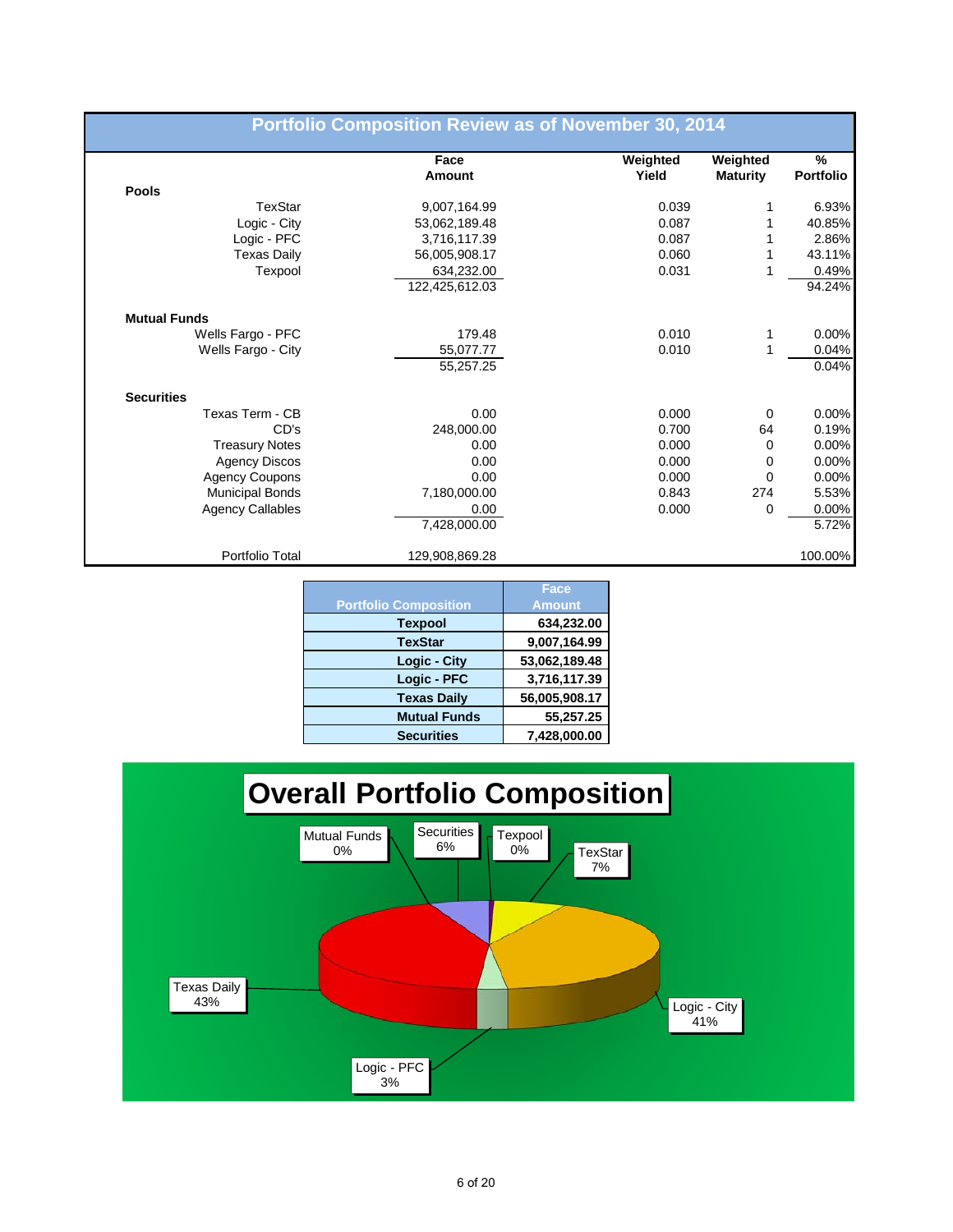|                         | <b>Yield Analysis as of November 30, 2014</b> |       |                       |                       |
|-------------------------|-----------------------------------------------|-------|-----------------------|-----------------------|
|                         | Face                                          |       | Individual            | Portfolio             |
|                         | Amount                                        | Yield | <b>Weighted Yield</b> | <b>Weighted Yield</b> |
| <b>Pools</b>            |                                               |       |                       |                       |
| TexStar                 | 9,007,164.99                                  | 0.039 | 0.00287               | 0.00270               |
| Logic - City            | 53,062,189.48                                 | 0.087 | 0.03771               | 0.03554               |
| Logic - PFC             | 3,716,117.39                                  | 0.087 | 0.00264               | 0.00249               |
| <b>Texas Daily</b>      | 56,005,908.17                                 | 0.060 | 0.02745               | 0.02587               |
| Texpool                 | 634,232.00                                    | 0.031 | 0.00016               | 0.00015               |
|                         | 122,425,612.03                                |       | 0.07083               |                       |
| <b>Mutual Funds</b>     |                                               |       |                       |                       |
| Wells Fargo - PFC       | 179.48                                        | 0.010 | 0.00003               | 0.00000               |
| Wells Fargo - City      | 55,077.77                                     | 0.010 | 0.00997               | 0.00000               |
|                         | 55,257.25                                     |       | 0.01000               |                       |
| <b>Securities</b>       |                                               |       |                       |                       |
| Texas Term - CB         | 0.00                                          | 0.000 | 0.00000               | 0.00000               |
| CD's                    | 248,000.00                                    | 0.700 | 0.02337               | 0.00134               |
| <b>Treasury Notes</b>   | 0.00                                          | 0.000 | 0.00000               | 0.00000               |
| <b>Agency Discos</b>    | 0.00                                          | 0.000 | 0.00000               | 0.00000               |
| <b>Agency Coupons</b>   | 0.00                                          | 0.000 | 0.00000               | 0.00000               |
| <b>Municipal Bonds</b>  | 7,180,000.00                                  | 0.843 | 0.81485               | 0.04659               |
| <b>Agency Callables</b> | 0.00                                          | 0.000 | 0.00000               | 0.00000               |
|                         | 7,428,000.00                                  |       | 0.83823               |                       |
| Portfolio Total         | 129,908,869.28                                |       |                       | 0.11468               |

| <b>Dollar Asset Distribution %</b> | Weighted<br>Yield | Face<br><b>Amount</b> |
|------------------------------------|-------------------|-----------------------|
| <b>Pools</b>                       | 0.07              | 122,425,612.03        |
| <b>Mutual Funds</b>                | 0.01              | 55,257.25             |
| <b>Securities</b>                  | 0.84              | 7,428,000.00          |
| <b>Total Portfolio</b>             | 0.11              | 129,908,869.28        |

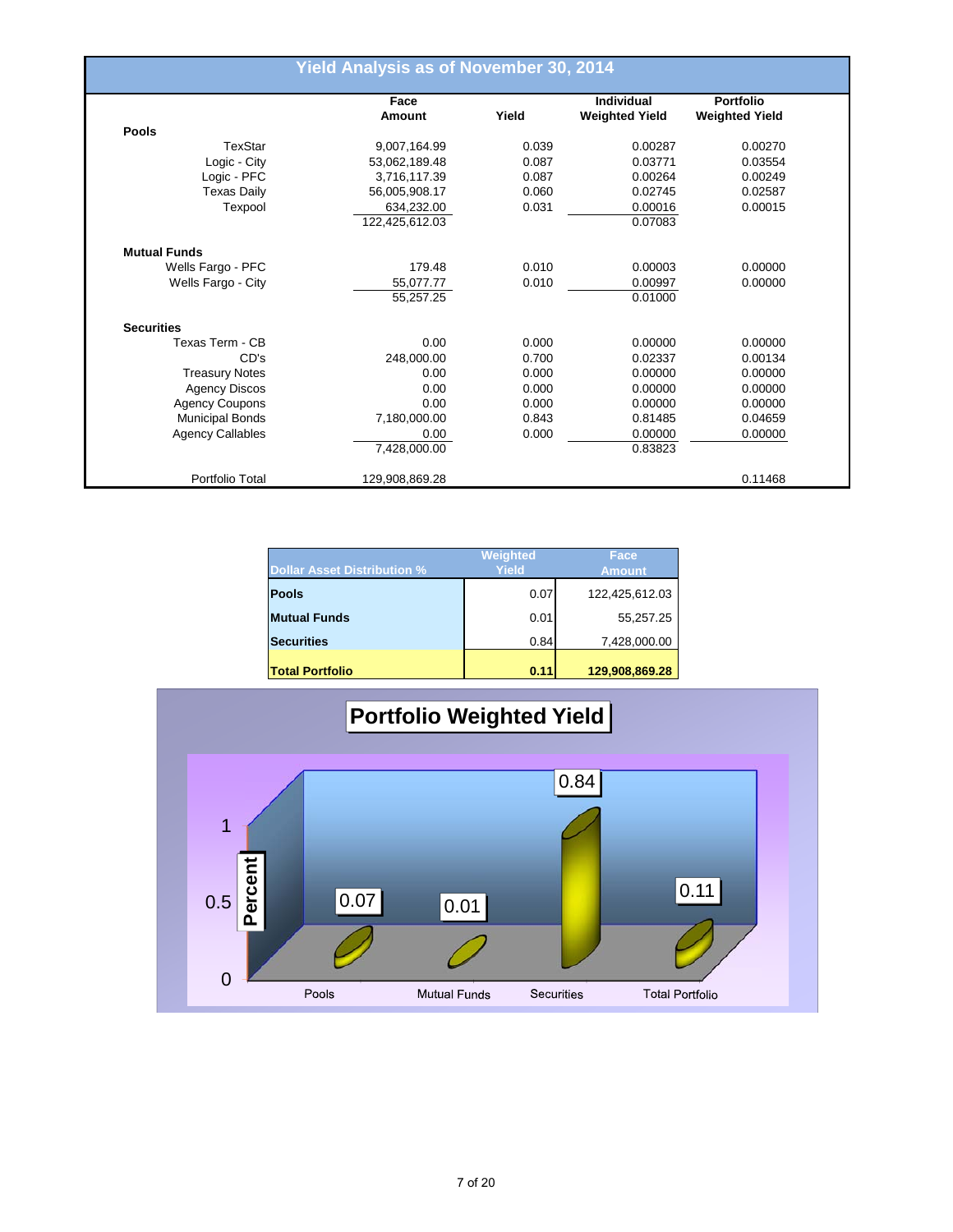| <b>Weighted Maturity</b><br><b>Weighted Maturity</b><br><b>Maturity</b><br>0.07357<br>0.06933<br>1<br>0.43342<br>0.40846<br>0.03035<br>0.02861<br>0.45747<br>0.43112<br>0.00518<br>0.00488<br>1.00000<br>0.00325<br>0.00000<br>0.00000<br>0.00000<br>0.00000<br>0.00000<br>0.99675<br>0.00042 |
|-----------------------------------------------------------------------------------------------------------------------------------------------------------------------------------------------------------------------------------------------------------------------------------------------|
|                                                                                                                                                                                                                                                                                               |
|                                                                                                                                                                                                                                                                                               |
|                                                                                                                                                                                                                                                                                               |
|                                                                                                                                                                                                                                                                                               |
|                                                                                                                                                                                                                                                                                               |
|                                                                                                                                                                                                                                                                                               |
|                                                                                                                                                                                                                                                                                               |
|                                                                                                                                                                                                                                                                                               |
|                                                                                                                                                                                                                                                                                               |
|                                                                                                                                                                                                                                                                                               |
|                                                                                                                                                                                                                                                                                               |
|                                                                                                                                                                                                                                                                                               |
|                                                                                                                                                                                                                                                                                               |
| 1.00000                                                                                                                                                                                                                                                                                       |
|                                                                                                                                                                                                                                                                                               |
| 0<br>0.00000<br>0.00000                                                                                                                                                                                                                                                                       |
| 2.13678<br>0.12218<br>64                                                                                                                                                                                                                                                                      |
| 0.00000<br>0<br>0.00000                                                                                                                                                                                                                                                                       |
| 0.00000<br>0.00000<br>0                                                                                                                                                                                                                                                                       |
| 0<br>0.00000<br>0.00000                                                                                                                                                                                                                                                                       |
| 274<br>264.85191<br>15.14385                                                                                                                                                                                                                                                                  |
| 0<br>0.00000<br>0.00000                                                                                                                                                                                                                                                                       |
| 266.98869                                                                                                                                                                                                                                                                                     |
|                                                                                                                                                                                                                                                                                               |

| <b>Dollar Asset Distribution</b><br>(Maturity) | <b>Days</b> | Face<br><b>Amount</b> |
|------------------------------------------------|-------------|-----------------------|
| <b>Texpool</b>                                 |             | 634,232.00            |
| <b>TexStar</b>                                 |             | 9,007,164.99          |
| Logic - City                                   |             | 53,062,189.48         |
| Logic - PFC                                    | 1           | 3,716,117.39          |
| <b>Texas Daily</b>                             |             | 56,005,908.17         |
| <b>Wells Fargo - PFC</b>                       |             | 179.48                |
| <b>Wells Fargo - City</b>                      |             | 55,077.77             |
| <b>Municipal Bonds</b>                         | 274         | 7,180,000.00          |
| <b>Agency Callables</b>                        | $\Omega$    | 0.00                  |
| <b>Federated - Prime</b>                       |             | 0.00                  |
| CD's                                           | 64          | 248,000.00            |
| Texas Term - CB                                | 0           | 0.00                  |
|                                                |             | 400.000.000.00        |

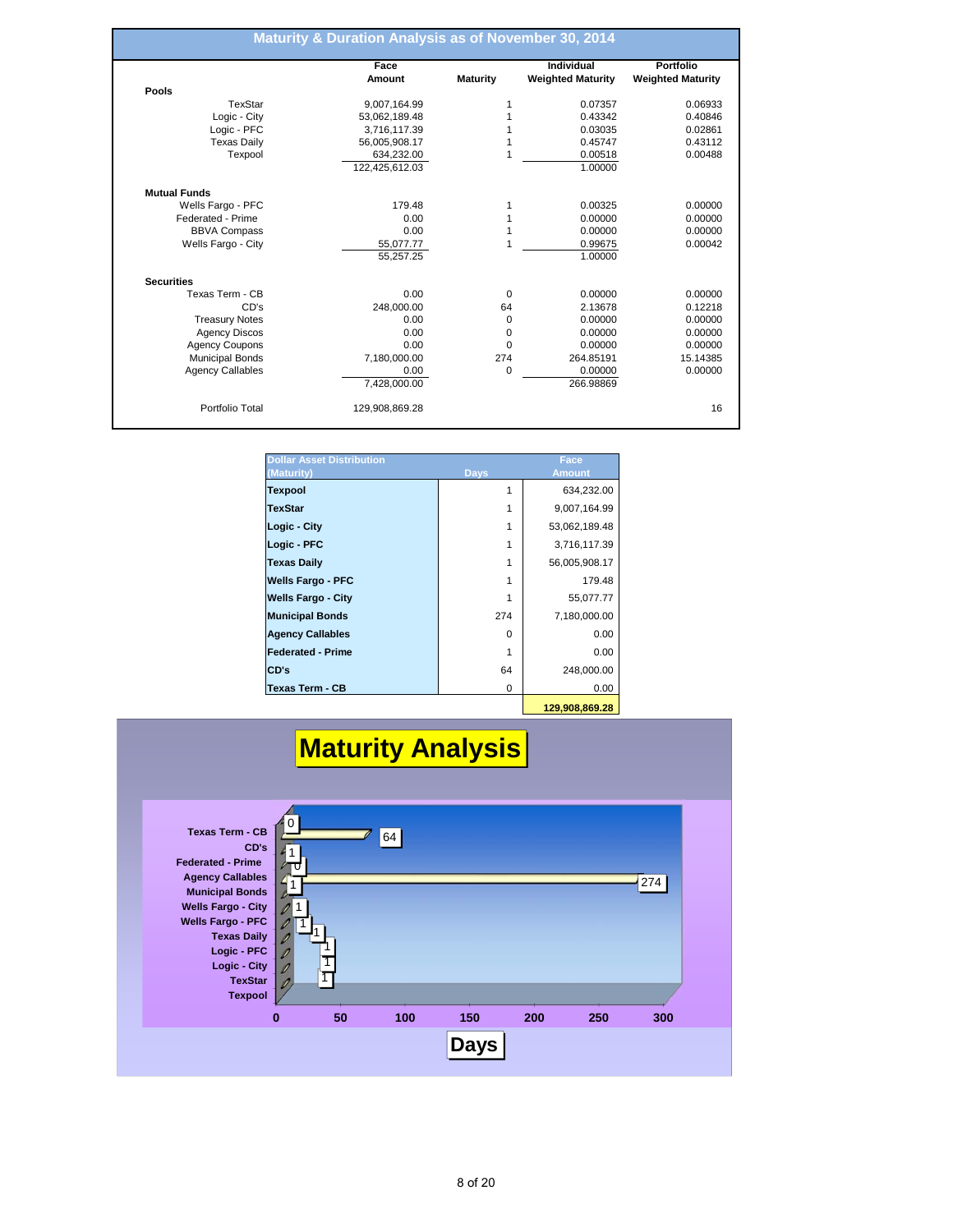Portfolio / Report Group: General Fund Report Date: 11/30/2014 Group By: Maturity Range Average By: Face Amount/Shares



| Maturity Range  | Face<br>Amount/Shares | YTM @<br>Cost | <b>Cost Value</b> | Days To<br>Maturity | $%$ of<br>Portfolio | <b>Market Value</b> | <b>Book Value</b>             | <b>Duration To</b><br>Maturity |
|-----------------|-----------------------|---------------|-------------------|---------------------|---------------------|---------------------|-------------------------------|--------------------------------|
| 0-1 Month       | 122,480,869.28        | 0.071         | 122.480.869.28    |                     | 94.28               | 122.480.869.28      | 122,480,869.28                | 0.00                           |
| 1-3 Months      | 948,000,00            | 0.537         | 997.056.00        | 63                  | 0.73                | 953,738.17          | 953.334.07                    | 0.17                           |
| 3-6 Months      | 2,000,000.00          | 0.900         | 2,155,400.00      | 105 <sub>1</sub>    | 1.54                | 2,015,360.00        | 2,016,235.82                  | 0.29                           |
| 9-12 Months     | 3.450.000.00          | 0.772         | 3.760.744.00      | 338                 | 2.66                | 3.558.122.00        | 3,553,353.59                  | 0.91                           |
| 1-2 Years       | ا 030،000،00. ا       | 1.220         | 1.112.183.70      | 532                 | 0.79                | 072.642.00          | 1.072.761.59                  | 1.43                           |
| Total / Average | 129.908.869.28        | 0.115         | 130,506,252.98    | 16                  | 100                 |                     | 130.080.731.45 130.076.554.35 | 0.04                           |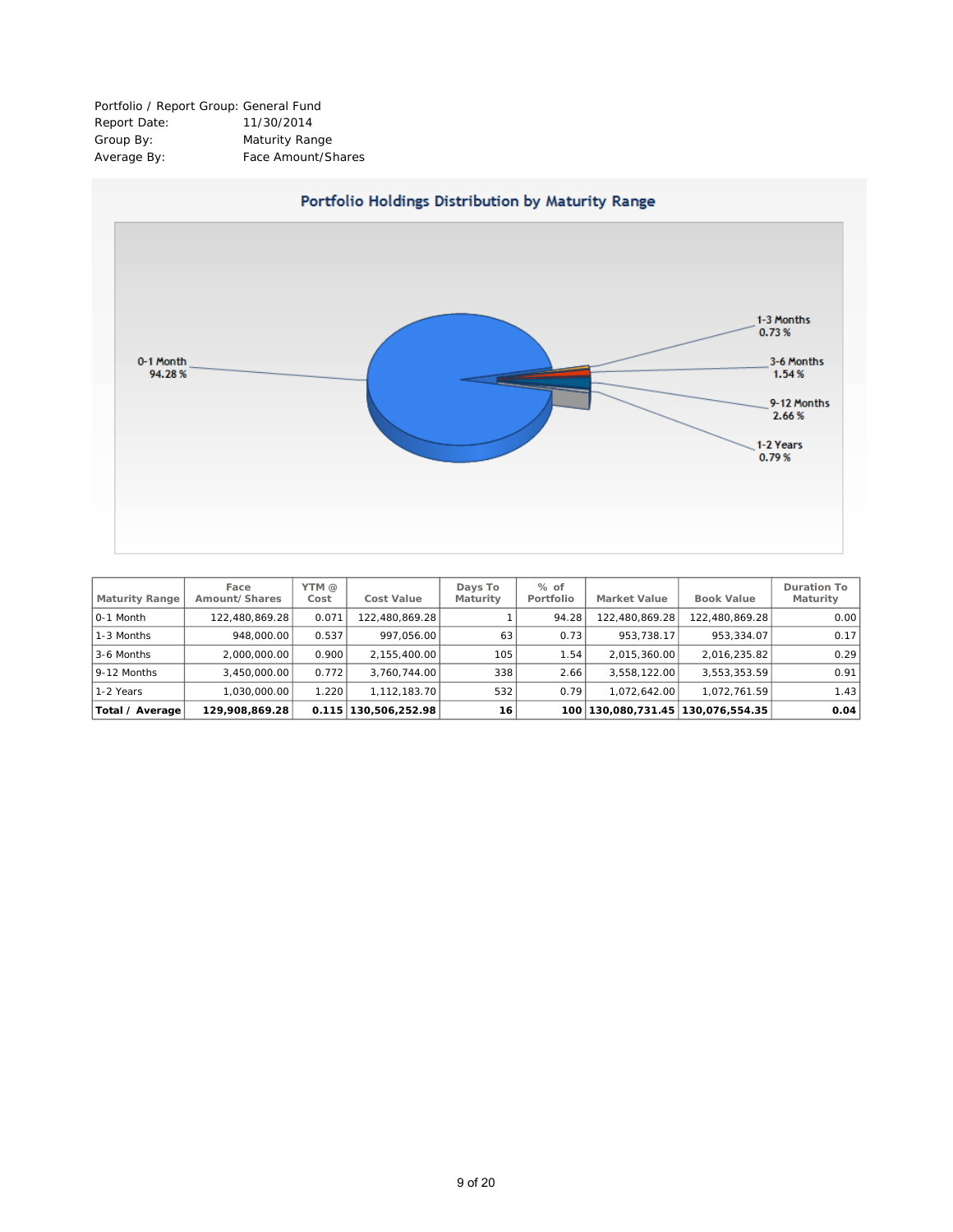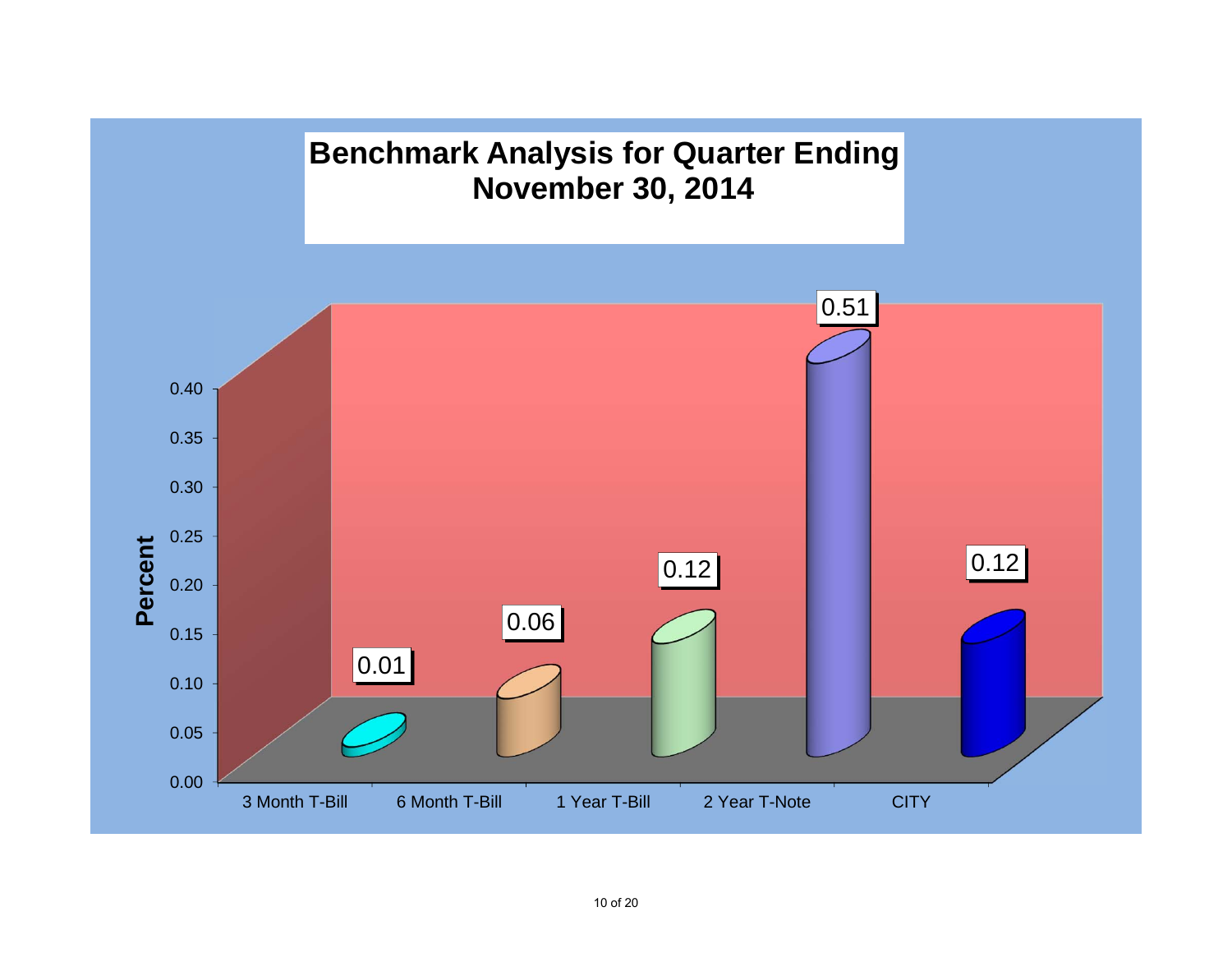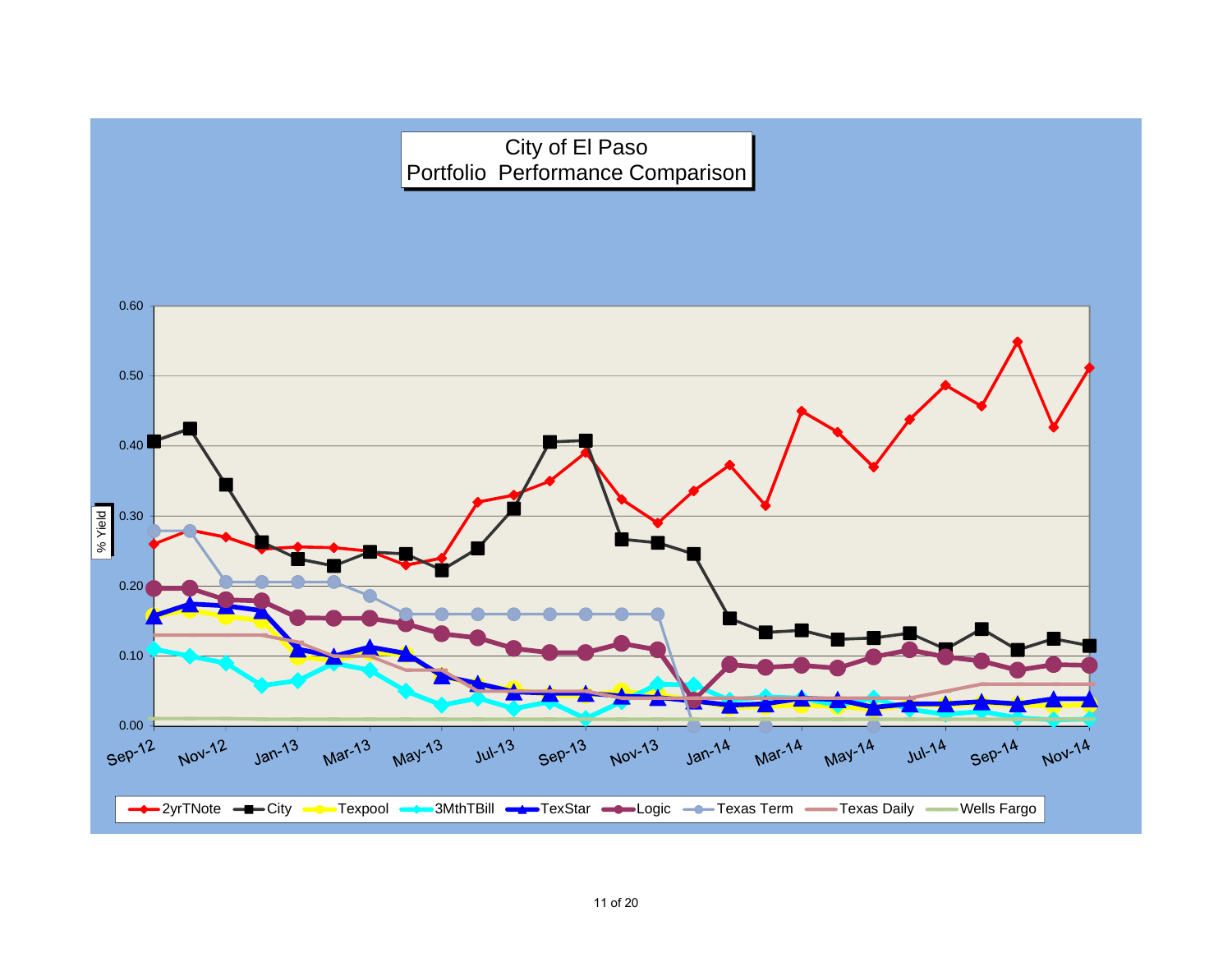Portfolio / Report Group: General Fund Begin Date: 8/31/2014 End Date: 11/30/2014 Carrying Value Date: 8/31/2014 Group By: Security Structure Average By: Book Value

![](_page_13_Figure_1.jpeg)

| Security<br><b>Structure</b> | Sell Accrued<br>Interest | <b>Buv Accrued</b><br><b>Interest</b> | Interest/Dividends | Amortized<br><b>Discount</b> | Amortized<br>Premium | Difference in<br><b>Accrued Interest</b> | <b>Interest Earned</b><br>During Period-BV |
|------------------------------|--------------------------|---------------------------------------|--------------------|------------------------------|----------------------|------------------------------------------|--------------------------------------------|
| Fixed                        | 0.00                     | 0.00                                  | 112.148.75         | 0.00                         | $-57.044.75$         | $-39.331.98$                             | 15,772.02                                  |
| MMKT & LGIP                  | 0.00                     | 0.00                                  | 19.995.79          | 0.00                         | 0.00                 | 0.00                                     | 19.995.79                                  |
| Total / Average              | 0.00                     | 0.00                                  | 132, 144.54        | 0.00                         | $-57.044.75$         | $-39,331.98$                             | 35,767.81                                  |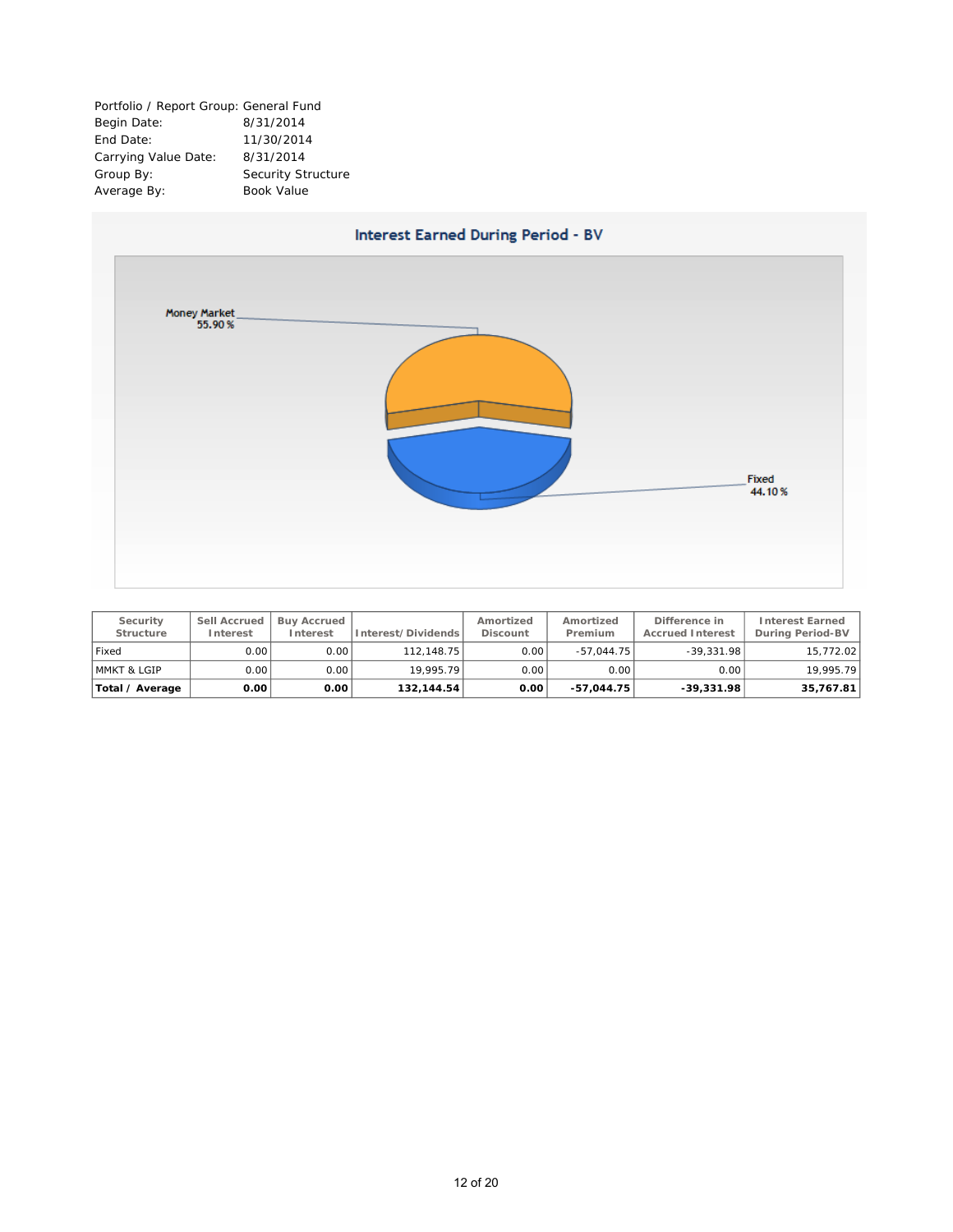# **City of El Paso<br>Total Return Report - by Security Sector<br>Report Format: By Transaction<br>Group By: Security Sector<br><b>Portfolio/Report Group: General Fund<br>Begin Date: 8/31/2014, End Date: 11/30/2014**

| <b>Description</b>                                                               | CUSIP/Ticker   | <b>Beginning BV</b> | <b>Ending BV</b>             | Maturity<br>Date | Current YTM @<br>Rate | Ending<br>Cost | TRR-<br>MV | Interest/Dividends Period-MV   | Interest<br>Earned<br>During | Investment<br>Income-MV | <b>Difference</b><br>in Accrued<br>Interest | Interest<br>Earned<br>During<br>Period-BV | Ending<br>Market<br>Accrued<br>Interest |
|----------------------------------------------------------------------------------|----------------|---------------------|------------------------------|------------------|-----------------------|----------------|------------|--------------------------------|------------------------------|-------------------------|---------------------------------------------|-------------------------------------------|-----------------------------------------|
| <b>CERTIFICATE OF DEPOSIT</b>                                                    |                |                     |                              |                  |                       |                |            |                                |                              |                         |                                             |                                           |                                         |
| ALLYBKMIDVALEUT<br>0.7 2/2/2015                                                  | 02005Q4Q3      | 248,000.00          | 248,000.00                   | 2/2/2015         | 0.460                 | 0.700          | 0.12       | 0.00                           | 432.81                       | 305.59                  | 432.81                                      | 432.81                                    | 580.25                                  |
| SAFRABKNEWYORK<br>0.45 12/31/2014                                                | 78658AKF4      | 248,000.00          |                              | 0.00 12/31/2014  |                       |                | $-0.07$    | 0.00                           | $-94.78$                     | $-121.81$               | $-94.78$                                    | $-94.78$                                  | 0.00                                    |
| Sub<br><b>Total/Average</b><br>Certificate Of<br>Deposit                         |                | 496,000.00          | 248,000.00                   |                  |                       | 0.700 0.04     |            | 0.00                           | 338.03                       | 183.78                  | 338.03                                      | 338.03                                    | 580.25                                  |
| <b>LOCAL GOVERNMENT INVESTMENT POOL</b>                                          |                |                     |                              |                  |                       |                |            |                                |                              |                         |                                             |                                           |                                         |
| Logic LGIP                                                                       | LOGIC01        | 68,049,953.88       | 53,062,189.48                | N/A              | 0.087                 | 0.087          | 0.02       | 12,235.60                      | 12,235.60                    | 12,235.60               | 0.00                                        | 12,235.60                                 | N/A                                     |
| Logic LGIP                                                                       | LOGIC02        | 3,715,331.40        | 3,716,117.39                 | N/A              | 0.087                 | 0.087          | 0.02       | 785.99                         | 785.99                       | 785.99                  | 0.00                                        | 785.99                                    | N/A                                     |
| TexasDaily LGIP                                                                  | TEXASDAILY     | 11.92               | 56,005,908.17                | N/A              | 0.060                 | 0.060          | 0.01       | 5,896.25                       | 5,896.25                     | 5,896.25                | 0.00                                        | 5,896.25                                  | N/A                                     |
| <b>TexPool LGIP</b>                                                              | <b>TEXPOOL</b> | 634, 185. 31        | 634,232.00                   | N/A              | 0.031                 | 0.031          | 0.01       | 46.69                          | 46.69                        | 46.69                   | 0.00                                        | 46.69                                     | N/A                                     |
| <b>TexStar LGIP</b>                                                              | <b>TEXSTAR</b> | 19,006,135.10       | 9,007,164.99                 | N/A              | 0.039                 | $0.039$ $0.01$ |            | 1,029.89                       | 1,029.89                     | 1,029.89                | 0.00                                        | 1,029.89                                  | N/A                                     |
| Sub<br><b>Total/Average</b><br><b>Local Government</b><br><b>Investment Pool</b> |                | 91,405,617.61       | 122,425,612.03               |                  |                       | 0.071 0.02     |            | 19,994.42                      | 19,994.42                    | 19,994.42               | 0.00                                        | 19,994.42                                 | 0.00                                    |
| <b>MONEY MARKET</b>                                                              |                |                     |                              |                  |                       |                |            |                                |                              |                         |                                             |                                           |                                         |
| Wells Fargo MM                                                                   | WFCITY         | 55,076.40           | 55,077.77                    | N/A              | 0.010                 | 0.010          | 0.00       | 1.37                           | 1.37                         | 1.37                    | 0.00                                        | 1.37                                      | N/A                                     |
| Wells Fargo MM                                                                   | WFPFC          | 179.48              | 179.48                       | N/A              | 0.010                 | $0.010$ $0.00$ |            | 0.00                           | 0.00                         | 0.00                    | 0.00                                        | 0.00                                      | N/A                                     |
| Sub<br>Total/Average<br><b>Money Market</b>                                      |                | 55,255.88           | 55,257.25                    |                  |                       | $0.010$ $0.00$ |            | 1.37                           | 1.37                         | 1.37                    | 0.00                                        | 1.37                                      | 0.00                                    |
| <b>MUNICIPAL</b>                                                                 |                |                     |                              |                  |                       |                |            |                                |                              |                         |                                             |                                           |                                         |
| <b>BRAZOS CNTY TX</b><br>3.375 9/1/2014                                          | 106205MM6      | 200.000.00          | 0.00                         | 9/1/2014         |                       |                | 0.00       | 3,375.00                       | 0.00                         | 0.00                    | $-3,375.00$                                 | 0.00                                      | 0.00                                    |
| COSEDU 3.728<br>3/15/2015                                                        | 19668QDR3      | 2,030,152.24        | 2,016,235.82                 | 3/15/2015        | 1.078                 | 0.900          | 0.24       | 37,280.00                      | 18,432.89                    | 4,792.89                | $-18,847.11$                                | 4,516.47                                  | 15,533.33                               |
| CROWWING 5<br>2/1/2015                                                           | 227840HC2      | 713,116.58          | 705,334.07                   | 2/1/2015         | 0.243                 | 0.480          | 0.05       | 0.00                           | 8,652.77                     | 350.77                  | 8,652.77                                    | 870.26                                    | 11,569.44                               |
| NEWYORKDORM<br>3.125 12/1/2015                                                   | 6499057C4      | 1,338,107.92        | 1,330,571.02                 | 12/1/2015        | 0.531                 | 0.750          | 0.16       | 0.00                           | 10,043.40                    | 2,204.40                | 10,043.40                                   | 2,506.50                                  | 20,199.65                               |
| PORT AUTH NY & NJ<br>4.5 9/15/2015                                               | 73358TR78      | 675,024.40          | 669,069.39                   | 9/15/2015        | 0.611                 | 0.750          | 0.12       | 14,625.00                      | 7,231.25                     | 815.75                  | $-7,393.75$                                 | 1,276.24                                  | 6,093.75                                |
| VIRGINIACOMWLTH<br>4.125 5/15/2016                                               | 927793RF8      | 1,080,010.70        | 1,072,761.59                 | 5/15/2016        | 1.251                 | 1.220          | 0.29       | 21,243.75                      | 10,503.85                    | 3,139.35                | $-10,739.90$                                | 3,254.74                                  | 1,770.31                                |
| WILSCD 4.75<br>11/1/2015                                                         | 969078QK3      | 1,568,317.98        | 1,553,713.18                 | 11/1/2015        | 0.775                 | 0.800          | 0.16       | 35,625.00                      | 17,614.58                    | 2,539.58                | $-18,010.42$                                | 3,009.78                                  | 5,739.58                                |
| Sub<br><b>Total/Average</b><br>Municipal                                         |                | 7,604,729.82        | 7,347,685.07                 |                  |                       | 0.844 0.19     |            | 112,148.75                     | 72,478.74                    |                         | 13,842.74 -39,670.01 15,433.99              |                                           | 60,906.06                               |
| Total / Average                                                                  |                |                     | 99,561,603.31 130,076,554.35 |                  |                       | 0.118 0.03     |            | 132,144.54 92,812.56 34,022.31 |                              |                         | 39,331.98                                   | 35,767.81 61,486.31                       |                                         |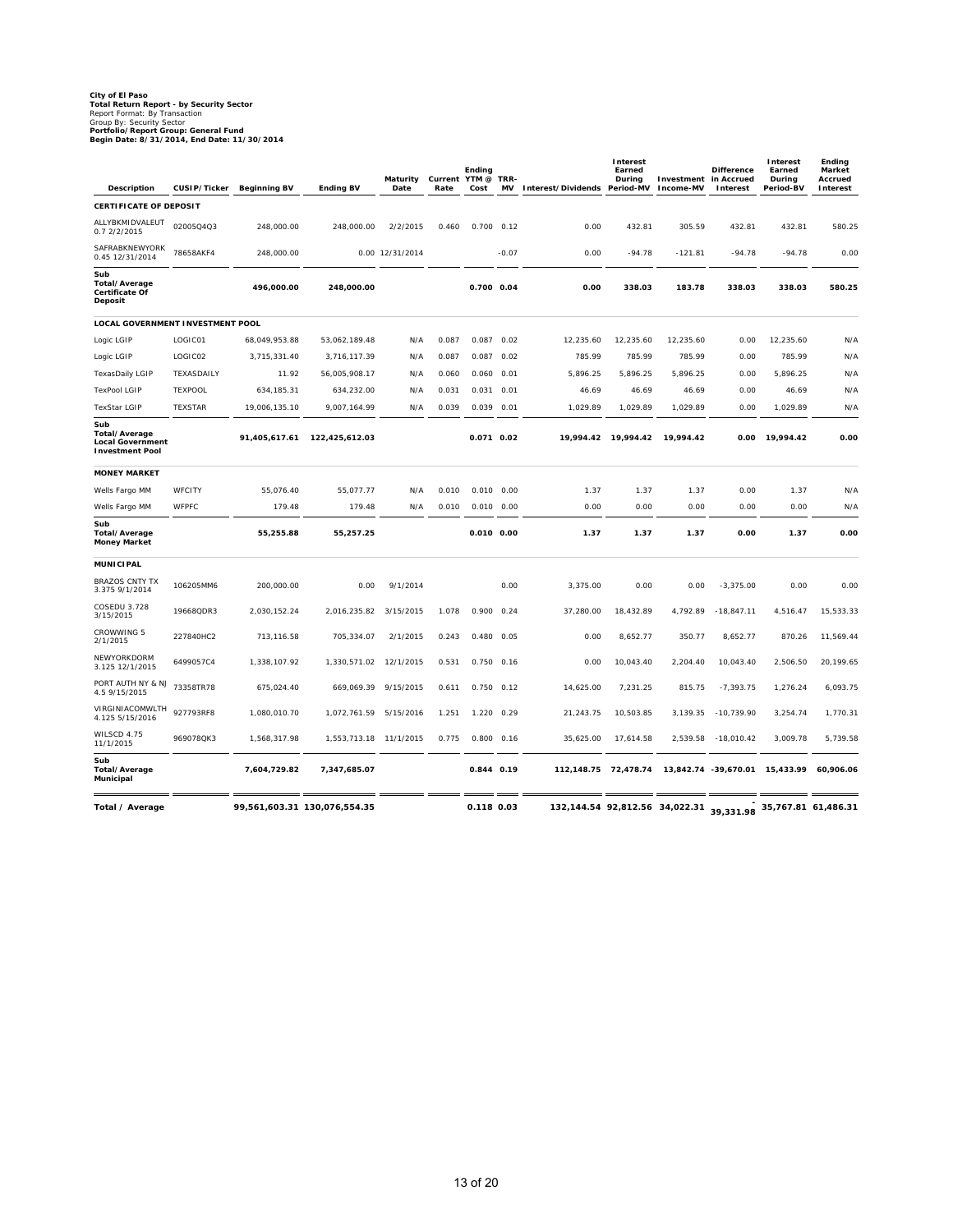# **City of El Paso Texas Compliance Summary** Report Format: By Totals Group By: Security Type **Portfolio/Report Group: General Fund Begin Date: 8/31/2014, End Date: 11/30/2014**

|                                           | <b>Beginning Face</b><br>Description CUSIP/Ticker Amount/Shares | <b>Ending Face</b><br>Amount/Shares | <b>Beginning BV</b> | <b>Ending BV</b>                                                                            | <b>Beginning MV</b> | <b>Ending MV</b>    | TRR-<br>MV | Annualized<br><b>TRR-MV</b> |
|-------------------------------------------|-----------------------------------------------------------------|-------------------------------------|---------------------|---------------------------------------------------------------------------------------------|---------------------|---------------------|------------|-----------------------------|
| Certificate<br>Of Deposit                 | 496.000.00                                                      | 248,000.00                          | 496,000.00          | 248.000.00                                                                                  | 496,257.42          | 248, 103. 17 0.04   |            | 0.18                        |
| Local<br>Government<br>Investment<br>Pool | 91,405,617.61                                                   | 122,425,612.03                      | 91,405,617.61       | 122,425,612.03                                                                              | 91,405,617.61       | 122,425,612.03 0.02 |            | 0.07                        |
| Money<br>Market                           | 55,255.88                                                       | 55,257.25                           | 55,255.88           | 55,257.25                                                                                   | 55,255.88           | 55,257.25 0.00      |            | 0.01                        |
| <b>Municipal</b><br><b>Bond</b>           | 7,380,000.00                                                    | 7,180,000.00                        | 7,604,729.82        | 7,347,685.07                                                                                | 7,610,395.00        | 7,351,759.00 0.19   |            | 0.75                        |
| Total /<br>Average                        |                                                                 |                                     |                     | 99,336,873.49 129,908,869.28 99,561,603.31 130,076,554.35 99,567,525.91 130,080,731.45 0.03 |                     |                     |            | 0.11                        |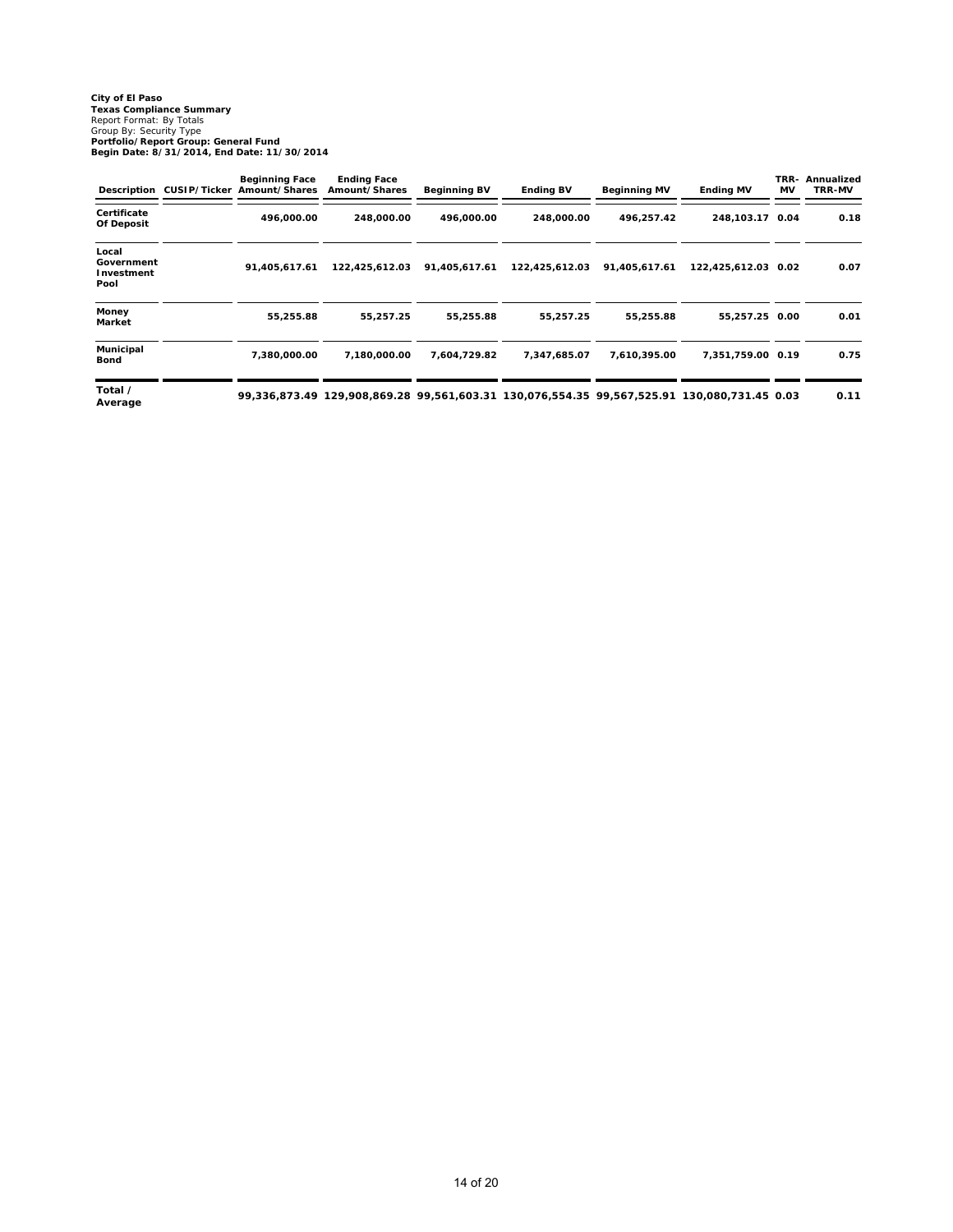# **City of El Paso Texas Compliance Details - by Security Type** Report Format: By Transaction Group By: Security Type **Portfolio/Report Group: General Fund As of 11/30/2014**

| <b>Description</b>                      | CUSIP/Ticker   | <b>Issuer</b>        | Face<br>Amount/Shares | Next<br>Call<br>Date | <b>YTM</b><br>@<br>Cost | <b>Market Price</b> | Settlement Maturity<br>Date | Date     | <b>Market Value</b> | <b>Book Value</b>                       | Accrued<br>Interest | % of<br>Portfolio |
|-----------------------------------------|----------------|----------------------|-----------------------|----------------------|-------------------------|---------------------|-----------------------------|----------|---------------------|-----------------------------------------|---------------------|-------------------|
| <b>Certificate Of Deposit</b>           |                |                      |                       |                      |                         |                     |                             |          |                     |                                         |                     |                   |
| ALLYBKMIDVALEUT<br>0.7 2/2/2015         | 02005Q4Q3      | ALLYBKMIDVALEUT      | 248,000.00            |                      | 0.700                   | 100.0416            | 7/31/2013                   | 2/2/2015 | 248,103.17          | 248,000.00 580.25                       |                     | 0.19              |
| Sub Total /<br>Average                  |                |                      | 248,000.00            |                      | 0.700                   | 100.0416            |                             |          | 248,103.17          | 248,000.00 580.25                       |                     | 0.19              |
| <b>Local Government Investment Pool</b> |                |                      |                       |                      |                         |                     |                             |          |                     |                                         |                     |                   |
| Logic LGIP                              | LOGIC02        | Logic                | 3,716,117.39          | N/A                  | 0.087                   | 100                 | 6/18/2009                   | N/A      | 3,716,117.39        | 3,716,117.39                            |                     | 2.86              |
| Logic LGIP                              | LOGIC01        | Logic                | 53,062,189.48         | N/A                  | 0.087                   | 100                 | 8/31/2008                   | N/A      | 53,062,189.48       | 53,062,189.48                           |                     | 40.85             |
| <b>TexasDaily LGIP</b>                  | TEXASDAILY     | TexasDaily           | 56,005,908.17         | N/A                  | 0.060                   | 100                 | 8/31/2008                   | N/A      | 56,005,908.17       | 56,005,908.17                           |                     | 43.11             |
| <b>TexPool LGIP</b>                     | <b>TEXPOOL</b> | TexPool              | 634,232.00            | N/A                  | 0.031                   | 100                 | 8/31/2008                   | N/A      | 634,232.00          | 634,232.00                              |                     | 0.49              |
| <b>TexStar LGIP</b>                     | <b>TEXSTAR</b> | TexStar              | 9,007,164.99          | N/A                  | 0.039                   | 100                 | 8/31/2008                   | N/A      | 9,007,164.99        | 9,007,164.99                            |                     | 6.93              |
| Sub Total /<br>Average                  |                |                      | 122,425,612.03        |                      | 0.071                   | 100                 |                             |          | 122,425,612.03      | 122,425,612.03 0.00                     |                     | 94.24             |
| <b>Money Market</b>                     |                |                      |                       |                      |                         |                     |                             |          |                     |                                         |                     |                   |
| Wells Fargo MM                          | <b>WFPFC</b>   | Wells Fargo          | 179.48                | N/A                  | 0.010                   | 100                 | 8/31/2008                   | N/A      | 179.48              | 179.48                                  |                     | 0.00              |
| Wells Fargo MM                          | WFCITY         | Wells Fargo          | 55,077.77             | N/A                  | 0.010                   | 100                 | 8/31/2008                   | N/A      | 55,077.77           | 55,077.77                               |                     | 0.04              |
| Sub Total /<br>Average                  |                |                      | 55,257.25             |                      | 0.010                   | 100                 |                             |          | 55,257.25           | 55,257.25 0.00                          |                     | 0.04              |
| <b>Municipal Bond</b>                   |                |                      |                       |                      |                         |                     |                             |          |                     |                                         |                     |                   |
| <b>COSEDU 3.728</b><br>3/15/2015        | 19668QDR3      | COSEDU               | 2,000,000.00          |                      | 0.900                   | 100.768             | 5/31/2012 3/15/2015         |          | 2,015,360.00        | 2,016,235.82 15,533.33                  |                     | 1.54              |
| <b>CROWWING 5</b><br>2/1/2015           | 227840HC2      | CROWWING             | 700,000.00            |                      | 0.480                   | 100.805             | 7/10/2013                   | 2/1/2015 | 705,635.00          | 705,334.07 11,569.44                    |                     | 0.54              |
| NEWYORKDORM<br>3.125 12/1/2015          | 6499057C4      | NEWYORKDORM          | 1,300,000.00          |                      | 0.750                   | 102.591             | 1/28/2013 12/1/2015         |          | 1,333,683.00        | 1,330,571.02 20,199.65                  |                     | 1.00              |
| PORT AUTH NY & NJ<br>4.5 9/15/2015      | 73358TR78      | PORT AUTH NY &<br>NJ | 650.000.00            |                      | 0.750                   | 103.066             | 1/29/2013 9/15/2015         |          | 669,929.00          | 669,069.39 6,093.75                     |                     | 0.50              |
| VIRGINIACOMWLTH<br>4.125 5/15/2016      | 927793RF8      | VIRGINIACOMWLTH      | 1,030,000.00          |                      | 1.220                   | 104.14              | 7/26/2013 5/15/2016         |          | 1,072,642.00        | 1,072,761.59 1,770.31                   |                     | 0.79              |
| WILSCD 4.75<br>11/1/2015                | 969078QK3      | WILSCD               | 1,500,000.00          |                      | 0.800                   | 103.634             | 1/31/2013 11/1/2015         |          | 1,554,510.00        | 1,553,713.18 5,739.58                   |                     | 1.15              |
| Sub Total /<br>Average                  |                |                      | 7,180,000.00          |                      | 0.843                   | 102.392187          |                             |          | 7,351,759.00        | 7,347,685.07 60,906.06                  |                     | 5.53              |
| Total / Average                         |                |                      | 129,908,869.28        |                      |                         | 0.115 100.132294    |                             |          |                     | 130,080,731.45 130,076,554.35 61,486.31 |                     | 100               |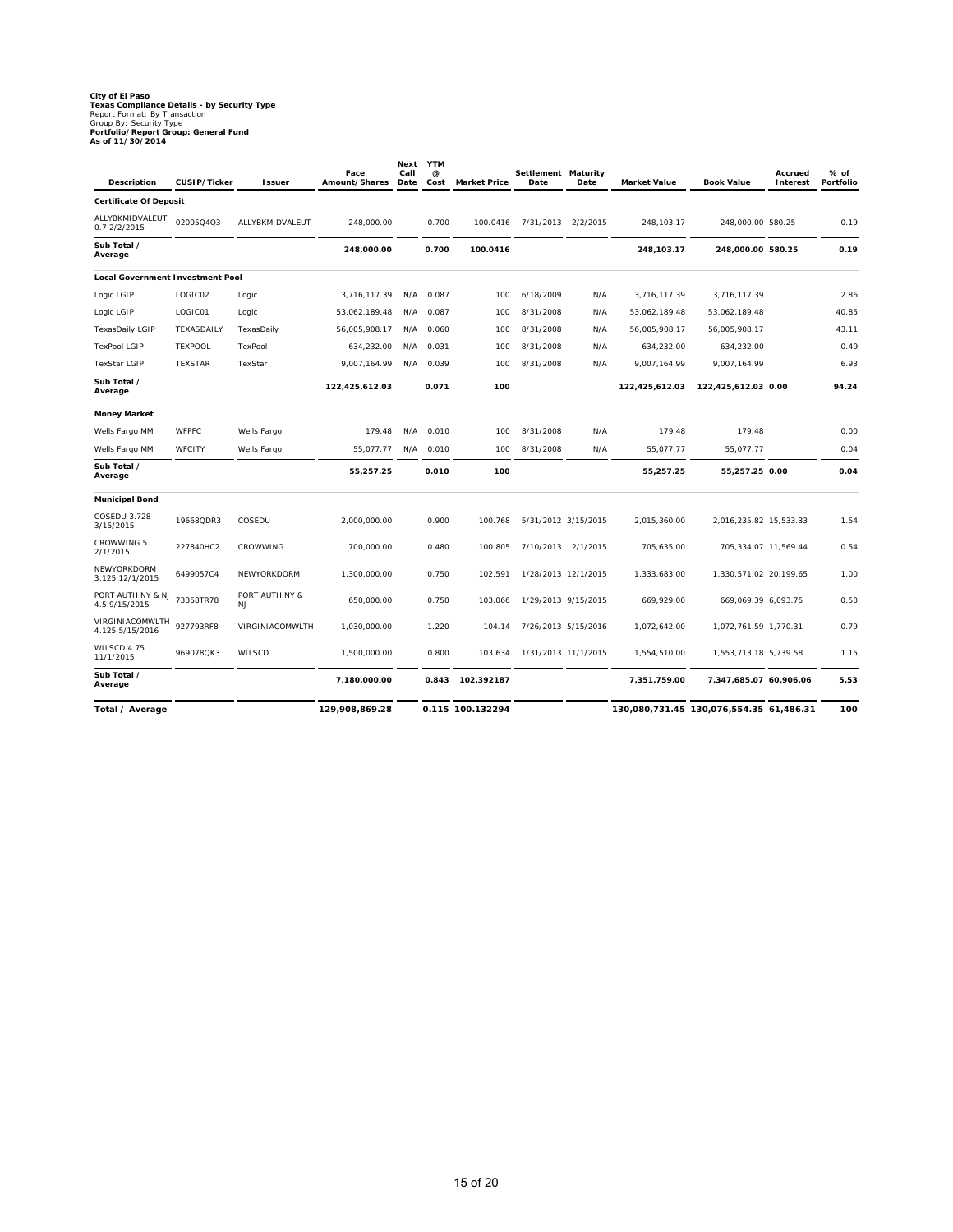# **City of El Paso Monthly General Ledger Report** Report Format: By Transaction Group By: Security Type **Portfolio/Report Group: General Fund Begin Date: 8/31/2014, End Date: 11/30/2014**

| Description                                                           | CUSIP/Ticker   | Date      | Settlement Beginning Cost<br>Value | <b>Ending Cost</b><br>Value             | Beginning<br>Market<br>Accrued<br><b>Interest</b> | <b>Difference</b><br>in Accrued<br>Interest | Ending<br>Market<br>Accrued<br>Interest | Interest/Dividends         | Amortized Amortized<br>Premium | <b>Discount</b> |
|-----------------------------------------------------------------------|----------------|-----------|------------------------------------|-----------------------------------------|---------------------------------------------------|---------------------------------------------|-----------------------------------------|----------------------------|--------------------------------|-----------------|
| CERTIFICATE OF DEPOSIT                                                |                |           |                                    |                                         |                                                   |                                             |                                         |                            |                                |                 |
| ALLYBKMIDVALEUT<br>0.7 2/2/2015                                       | 02005Q4Q3      | 7/31/2013 | 248,000.00                         | 248,000.00                              | 147.44                                            | 432.81                                      | 580.25                                  | 0.00                       | 0.00                           | 0.00            |
| SAFRABKNEWYORK<br>0.45 12/31/2014                                     | 78658AKF4      | 7/31/2013 | 248,000.00                         | 0.00                                    | 94.78                                             | $-94.78$                                    | 0.00                                    | 0.00                       | 0.00                           | 0.00            |
| Sub<br>Total/Average<br>Certificate Of<br>Deposit                     |                |           | 496,000.00                         | 248,000.00                              | 242.22                                            | 338.03                                      | 580.25                                  | 0.00                       | 0.00                           | 0.00            |
| LOCAL GOVERNMENT INVESTMENT POOL                                      |                |           |                                    |                                         |                                                   |                                             |                                         |                            |                                |                 |
| Logic LGIP                                                            | LOGIC01        | 8/31/2008 | 68,049,953.88                      | 53,062,189.48                           | N/A                                               | 0.00                                        | N/A                                     | 12,235.60                  | 0.00                           | 0.00            |
| Logic LGIP                                                            | LOGIC02        | 6/18/2009 | 3,715,331.40                       | 3,716,117.39                            | N/A                                               | 0.00                                        | N/A                                     | 785.99                     | 0.00                           | 0.00            |
| <b>TexasDaily LGIP</b>                                                | TEXASDAILY     | 8/31/2008 | 11.92                              | 56,005,908.17                           | N/A                                               | 0.00                                        | N/A                                     | 5,896.25                   | 0.00                           | 0.00            |
| <b>TexPool LGIP</b>                                                   | <b>TEXPOOL</b> | 8/31/2008 | 634,185.31                         | 634,232.00                              | N/A                                               | 0.00                                        | N/A                                     | 46.69                      | 0.00                           | 0.00            |
| <b>TexStar LGIP</b>                                                   | <b>TEXSTAR</b> | 8/31/2008 | 19,006,135.10                      | 9,007,164.99                            | N/A                                               | 0.00                                        | N/A                                     | 1,029.89                   | 0.00                           | 0.00            |
| Sub<br>Total/Average<br>Local<br>Government<br><b>Investment Pool</b> |                |           | 91,405,617.61                      | 122,425,612.03                          | 0.00                                              | 0.00                                        | 0.00                                    | 19,994.42                  | 0.00                           | 0.00            |
| <b>MONEY MARKET</b>                                                   |                |           |                                    |                                         |                                                   |                                             |                                         |                            |                                |                 |
| Wells Fargo MM                                                        | WFCITY         | 8/31/2008 | 55,076.40                          | 55,077.77                               | N/A                                               | 0.00                                        | N/A                                     | 1.37                       | 0.00                           | 0.00            |
| Wells Fargo MM                                                        | <b>WFPFC</b>   | 8/31/2008 | 179.48                             | 179.48                                  | N/A                                               | 0.00                                        | N/A                                     | 0.00                       | 0.00                           | 0.00            |
| Sub<br>Total/Average<br><b>Money Market</b>                           |                |           | 55,255.88                          | 55,257.25                               | 0.00                                              | 0.00                                        | 0.00                                    | 1.37                       | 0.00                           | 0.00            |
| <b>MUNICIPAL BOND</b>                                                 |                |           |                                    |                                         |                                                   |                                             |                                         |                            |                                |                 |
| <b>BRAZOS CNTY TX</b><br>3.375 9/1/2014                               | 106205MM6      | 7/11/2013 | 206,660.00                         | 0.00                                    | 3,375.00                                          | $-3,375.00$                                 | 0.00                                    | 3,375.00                   | 0.00                           | 0.00            |
| COSEDU 3.728<br>3/15/2015                                             | 19668QDR3      | 5/31/2012 | 2,155,400.00                       | 2,155,400.00                            | 34,380.44                                         | $-18,847.11$                                | 15,533.33                               | 37,280.00                  | $-13,916.42$                   | 0.00            |
| <b>CROWWING 5</b><br>2/1/2015                                         | 227840HC2      | 7/10/2013 | 749,056.00                         | 749,056.00                              | 2,916.67                                          | 8,652.77                                    | 11,569.44                               | 0.00                       | $-7,782.51$                    | 0.00            |
| NEWYORKDORM<br>3.125 12/1/2015                                        | 6499057C4      | 1/28/2013 | 1,386,632.00                       | 1,386,632.00                            | 10,156.25                                         | 10,043.40                                   | 20,199.65                               | 0.00                       | $-7,536.90$                    | 0.00            |
| PORT AUTH NY &<br>NJ 4.5 9/15/2015                                    | 73358TR78      | 1/29/2013 | 713,297.00                         | 713,297.00                              | 13,487.50                                         | $-7,393.75$                                 | 6,093.75                                | 14,625.00                  | $-5,955.01$                    | 0.00            |
| VIRGINIACOMWLTH<br>4.125 5/15/2016                                    | 927793RF8      | 7/26/2013 | 1,112,183.70                       | 1,112,183.70                            | 12,510.21                                         | $-10,739.90$                                | 1,770.31                                | 21,243.75                  | $-7,249.11$                    | 0.00            |
| WILSCD 4.75<br>11/1/2015                                              | 969078QK3      | 1/31/2013 | 1,660,815.00                       | 1,660,815.00                            | 23,750.00                                         | $-18,010.42$                                | 5,739.58                                | 35,625.00                  | $-14,604.80$                   | 0.00            |
| Sub<br>Total/Average<br><b>Municipal Bond</b>                         |                |           | 7,984,043.70                       | 7,777,383.70                            |                                                   | 100,576.07 -39,670.01                       | 60,906.06                               | 112, 148. 75 - 57, 044. 75 |                                | 0.00            |
| Total / Average                                                       |                |           |                                    | 99,940,917.19 130,506,252.98 100,818.29 |                                                   | 39,331.98 61,486.31                         |                                         | 132, 144. 54 57, 044. 75   |                                | 0.00            |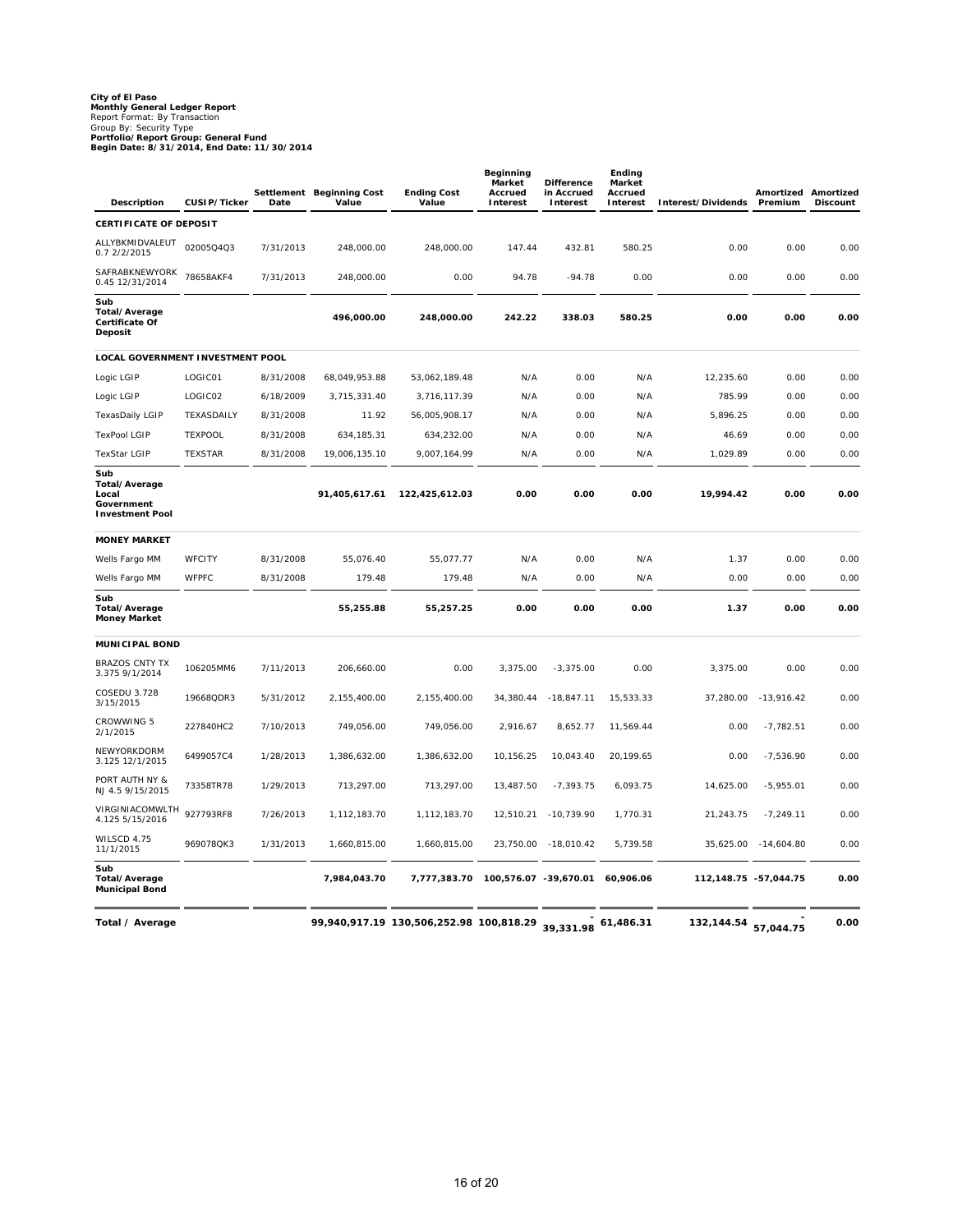# **City of El Paso Portfolio Activity Report** Report Format: By Transaction Group By: Security Sector **Portfolio/Report Group: General Fund Begin Date: 8/31/2014, End Date: 11/30/2014**

| Description                                                               | CUSIP/Ticker   | Settlement<br>Date | <b>Beginning Face Accrued</b><br>Amount/Shares Interest | Buy  | <b>Buy Principal</b>             | <b>Sell Principal</b> | Sell<br>Accrued<br>Interest | <b>Ending Face</b><br>Amount/Shares | <b>Ending MV</b> | <b>Ending BV</b>                                                     | <b>Ending Cost</b><br>Value | Interest/Dividends    | Unrealized<br>Gain/Loss- Gain/Loss<br><b>MV</b> | Realized<br>-MV | Change in<br><b>MV</b>       | Amortized Amortized<br>Premium | Discount | Ending<br>Market<br>Accrued<br>Interest |
|---------------------------------------------------------------------------|----------------|--------------------|---------------------------------------------------------|------|----------------------------------|-----------------------|-----------------------------|-------------------------------------|------------------|----------------------------------------------------------------------|-----------------------------|-----------------------|-------------------------------------------------|-----------------|------------------------------|--------------------------------|----------|-----------------------------------------|
| <b>CERTIFICATE OF DEPOSIT</b>                                             |                |                    |                                                         |      |                                  |                       |                             |                                     |                  |                                                                      |                             |                       |                                                 |                 |                              |                                |          |                                         |
| ALLYBKMIDVALEUT<br>0.72/2/2015                                            | 02005Q4Q3      | 7/31/2013          | 248.000.00                                              | 0.00 | 0.00                             | 0.00                  | 0.00                        | 248.000.00                          | 248.103.17       | 248.000.00                                                           | 248.000.00                  | 0.00                  | $-127.22$                                       | 0.00            | $-127.22$                    | 0.00                           | 0.00     | 580.25                                  |
| SAFRABKNEWYORK<br>0.45 12/31/2014                                         | 78658AKF4      | 7/31/2013          | 248,000.00                                              | 0.00 | 0.00                             | 248,000.00            | 0.00                        | 0.00                                | 0.00             | 0.00                                                                 | 0.00                        | 0.00                  | 0.00                                            | $-27.03$        | $-27.03$                     | 0.00                           | 0.00     | 0.00                                    |
| Sub<br><b>Total/Average</b><br>Certificate Of<br>Deposit                  |                |                    | 496,000.00                                              | 0.00 | 0.00                             | 248,000.00            | 0.00                        | 248,000.00                          | 248,103.17       | 248,000.00                                                           | 248,000.00                  | 0.00                  | $-127.22$                                       | $-27.03$        | $-154.25$                    | 0.00                           | 0.00     | 580.25                                  |
| LOCAL GOVERNMENT INVESTMENT POOL                                          |                |                    |                                                         |      |                                  |                       |                             |                                     |                  |                                                                      |                             |                       |                                                 |                 |                              |                                |          |                                         |
| Logic LGIP                                                                | LOGIC01        | 8/31/2008          | 68,049,953.88                                           | 0.00 | 12,235.60                        | 15,000,000.00         | 0.00                        | 53,062,189.48                       | 53,062,189.48    | 53,062,189.48                                                        | 53,062,189.48               | 12,235.60             | 0.00                                            | 0.00            | 0.00                         | 0.00                           | 0.00     | N/A                                     |
| Logic LGIP                                                                | LOGIC02        | 6/18/2009          | 3,715,331.40                                            | 0.00 | 785.99                           | 0.00                  | 0.00                        | 3,716,117.39                        | 3,716,117.39     | 3,716,117.39                                                         | 3,716,117.39                | 785.99                | 0.00                                            | 0.00            | 0.00                         | 0.00                           | 0.00     | N/A                                     |
| TexasDaily LGIP                                                           | TEXASDAILY     | 8/31/2008          | 11.92                                                   | 0.00 | 73,005,896.25                    | 17,000,000.00         | 0.00                        | 56,005,908.17                       | 56,005,908.17    | 56,005,908.17                                                        | 56,005,908.17               | 5,896.25              | 0.00                                            | 0.00            | 0.00                         | 0.00                           | 0.00     | N/A                                     |
| <b>TexPool LGIP</b>                                                       | <b>TEXPOOL</b> | 8/31/2008          | 634,185.31                                              | 0.00 | 46.69                            | 0.00                  | 0.00                        | 634,232.00                          | 634,232.00       | 634,232.00                                                           | 634,232.00                  | 46.69                 | 0.00                                            | 0.00            | 0.00                         | 0.00                           | 0.00     | N/A                                     |
| <b>TexStar LGIP</b>                                                       | <b>TEXSTAR</b> | 8/31/2008          | 19,006,135.10                                           | 0.00 | 1,029.89                         | 10,000,000.00         | 0.00                        | 9,007,164.99                        | 9,007,164.99     | 9,007,164.99                                                         | 9,007,164.99                | 1,029.89              | 0.00                                            | 0.00            | 0.00                         | 0.00                           | 0.00     | N/A                                     |
| Sub<br>Total/Average<br><b>Local Government</b><br><b>Investment Pool</b> |                |                    | 91,405,617.61                                           |      | 0.00 73,019,994.42 42,000,000.00 |                       | 0.00                        |                                     |                  | 122,425,612.03    122,425,612.03    122,425,612.03    122,425,612.03 |                             | 19,994.42             | 0.00                                            | 0.00            | 0.00                         | 0.00                           | 0.00     | 0.00                                    |
| <b>MONEY MARKET</b>                                                       |                |                    |                                                         |      |                                  |                       |                             |                                     |                  |                                                                      |                             |                       |                                                 |                 |                              |                                |          |                                         |
| Wells Fargo MM                                                            | WFCITY         | 8/31/2008          | 55,076.40                                               | 0.00 | 1.37                             | 0.00                  | 0.00                        | 55,077.77                           | 55,077.77        | 55,077.77                                                            | 55,077.77                   | 1.37                  | 0.00                                            | 0.00            | 0.00                         | 0.00                           | 0.00     | N/A                                     |
| Wells Fargo MM                                                            | <b>WFPFC</b>   | 8/31/2008          | 179.48                                                  | 0.00 | 0.00                             | 0.00                  | 0.00                        | 179.48                              | 179.48           | 179.48                                                               | 179.48                      | 0.00                  | 0.00                                            | 0.00            | 0.00                         | 0.00                           | 0.00     | N/A                                     |
| Sub<br>Total/Average<br><b>Money Market</b>                               |                |                    | 55,255.88                                               | 0.00 | 1.37                             | 0.00                  | 0.00                        | 55,257.25                           | 55,257.25        | 55,257.25                                                            | 55,257.25                   | 1.37                  | 0.00                                            | 0.00            | 0.00                         | 0.00                           | 0.00     | 0.00                                    |
| <b>MUNICIPAL</b>                                                          |                |                    |                                                         |      |                                  |                       |                             |                                     |                  |                                                                      |                             |                       |                                                 |                 |                              |                                |          |                                         |
| <b>BRAZOS CNTY TX</b><br>3.375 9/1/2014                                   | 106205MM6      | 7/11/2013          | 200,000.00                                              | 0.00 | 0.00                             | 200,000.00            | 0.00                        | 0.00                                | 0.00             | 0.00                                                                 | 0.00                        | 3,375.00              | 0.00                                            | 0.00            | 0.00                         | 0.00                           | 0.00     | 0.00                                    |
| COSEDU 3.728<br>3/15/2015                                                 | 19668QDR3      | 5/31/2012          | 2,000,000.00                                            | 0.00 | 0.00                             | 0.00                  | 0.00                        | 2,000,000.00                        | 2,015,360.00     | 2,016,235.82                                                         | 2,155,400.00                | 37,280.00             | $-13,640.00$                                    | 0.00            | $-13,640.00$                 | $-13,916.42$                   | 0.00     | 15,533.33                               |
| CROWWING 5<br>2/1/2015                                                    | 227840HC2      | 7/10/2013          | 700,000.00                                              | 0.00 | 0.00                             | 0.00                  | 0.00                        | 700,000.00                          | 705,635.00       | 705,334.07                                                           | 749,056.00                  | 0.00                  | $-8,302.00$                                     | 0.00            | $-8,302.00$                  | $-7,782.51$                    | 0.00     | 11,569.44                               |
| NEWYORKDORM<br>3.125 12/1/2015                                            | 6499057C4      | 1/28/2013          | 1,300,000.00                                            | 0.00 | 0.00                             | 0.00                  | 0.00                        | 1,300,000.00                        | 1,333,683.00     | 1,330,571.02                                                         | 1,386,632.00                | 0.00                  | $-7,839.00$                                     | 0.00            | $-7.839.00$                  | $-7,536.90$                    | 0.00     | 20,199.65                               |
| PORT AUTH NY & NJ<br>4.5 9/15/2015                                        | 73358TR78      | 1/29/2013          | 650,000.00                                              | 0.00 | 0.00                             | 0.00                  | 0.00                        | 650,000.00                          | 669,929.00       | 669,069.39                                                           | 713,297.00                  | 14,625.00             | $-6,415.50$                                     | 0.00            | $-6,415.50$                  | $-5,955.01$                    | 0.00     | 6,093.75                                |
| VIRGINIACOMWLTH<br>4.125 5/15/2016                                        | 927793RF8      | 7/26/2013          | 1,030,000.00                                            | 0.00 | 0.00                             | 0.00                  | 0.00                        | 1,030,000.00                        | 1,072,642.00     | 1,072,761.59                                                         | 1,112,183.70                | 21,243.75             | $-7,364.50$                                     | 0.00            | $-7,364.50$                  | $-7,249.11$                    | 0.00     | 1,770.31                                |
| WILSCD 4.75<br>11/1/2015                                                  | 969078QK3      | 1/31/2013          | 1.500.000.00                                            | 0.00 | 0.00                             | 0.00                  | 0.00                        | 1,500,000.00                        | 1,554,510.00     | 1,553,713.18                                                         | 1,660,815.00                | 35.625.00             | $-15.075.00$                                    | 0.00            | $-15.075.00$                 | $-14,604.80$                   | 0.00     | 5,739.58                                |
| Sub<br>Total/Average<br>Municipal                                         |                |                    | 7,380,000.00                                            | 0.00 | 0.00                             | 200,000.00            | 0.00                        | 7,180,000.00                        | 7,351,759.00     | 7,347,685.07                                                         | 7,777,383.70                | 112,148.75 -58,636.00 |                                                 |                 | 0.00 -58,636.00 -57,044.75   |                                |          | 0.00 60,906.06                          |
| Total / Average                                                           |                |                    | 99,336,873.49                                           |      | 0.00 73,019,995.79 42,448,000.00 |                       |                             |                                     |                  | 0.00 129,908,869.28 130,080,731.45 130,076,554.35 130,506,252.98     |                             | 132,144.54            | 58,763.22                                       |                 | $-27.03$ 58,790.25 57,044.75 |                                |          | 0.00 61,486.31                          |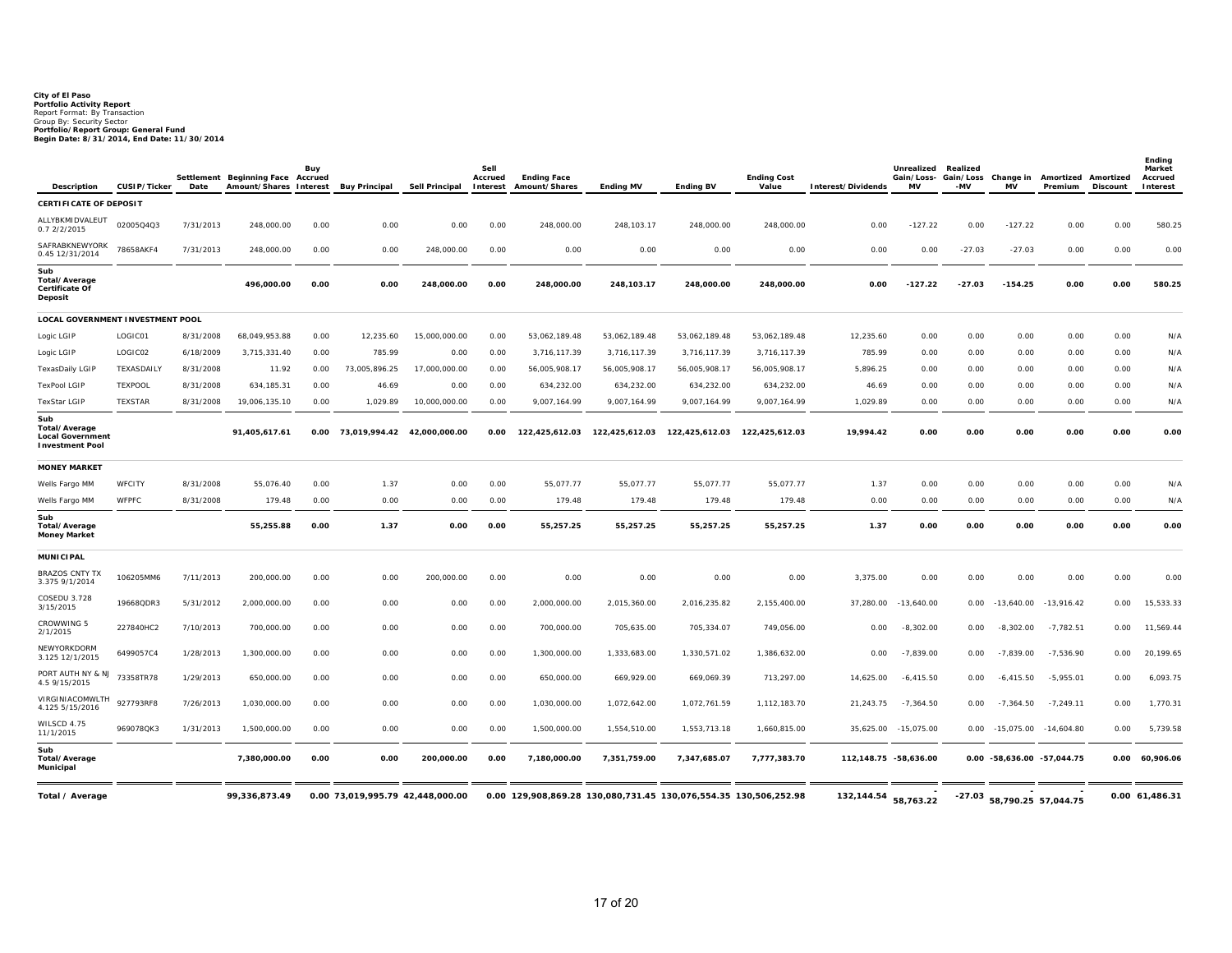# **City of El Paso Monthly Activity - by Action Portfolio/Report Group: General Fund From 9/1/2014 To 11/30/2014**

| Description                        |                | CUSIP/Ticker Broker/Dealer | Trade<br>Date | Settlement<br>Date          | <b>YTM</b><br>@ | Face<br>Cost Amount/Shares  | Principal     | Interest/Dividends | Total              |
|------------------------------------|----------------|----------------------------|---------------|-----------------------------|-----------------|-----------------------------|---------------|--------------------|--------------------|
| <b>DEPOSIT</b>                     |                |                            |               |                             |                 |                             |               |                    |                    |
| Logic LGIP                         | LOGIC02        | None                       | 9/30/2014     | 9/30/2014 0.000             |                 | 242.66                      | 242.66        | 0.00               | 242.66             |
| Logic LGIP                         | LOGIC02        | None                       |               | 10/31/2014 10/31/2014 0.000 |                 | 277.38                      | 277.38        | 0.00               | 277.38             |
| Logic LGIP                         | LOGIC02        | None                       |               | 11/28/2014 11/28/2014 0.000 |                 | 265.95                      | 265.95        | 0.00               | 265.95             |
| Logic LGIP                         | LOGIC01        | None                       | 9/30/2014     | 9/30/2014 0.000             |                 | 4,444.47                    | 4,444.47      | 0.00               | 4,444.47           |
| Logic LGIP                         | LOGIC01        | None                       |               | 10/31/2014 10/31/2014 0.000 |                 | 3,993.71                    | 3,993.71      | 0.00               | 3,993.71           |
| Logic LGIP                         | LOGIC01        | None                       |               | 11/28/2014 11/28/2014 0.000 |                 | 3,797.42                    | 3,797.42      | 0.00               | 3,797.42           |
| TexasDaily LGIP                    | TEXASDAILY     | None                       | 9/15/2014     | 9/15/2014 0.000             |                 | 53,000,000.00               | 53,000,000.00 | 0.00               | 53,000,000.00      |
| <b>TexasDaily LGIP</b>             | TEXASDAILY     | None                       | 9/30/2014     | 9/30/2014 0.000             |                 | 1,389.99                    | 1,389.99      | 0.00               | 1,389.99           |
| <b>TexasDaily LGIP</b>             | TEXASDAILY     | None                       |               | 10/31/2014 10/31/2014 0.000 |                 | 2,440.61                    | 2,440.61      | 0.00               | 2,440.61           |
| TexasDaily LGIP                    | TEXASDAILY     | None                       |               | 11/19/2014 11/19/2014 0.000 |                 | 20,000,000.00               | 20,000,000.00 | 0.00               | 20,000,000.00      |
| TexasDaily LGIP                    | TEXASDAILY     | None                       |               | 11/28/2014 11/28/2014 0.000 |                 | 2,065.65                    | 2,065.65      | 0.00               | 2,065.65           |
| <b>TexPool LGIP</b>                | <b>TEXPOOL</b> | None                       | 9/30/2014     | 9/30/2014 0.000             |                 | 17.35                       | 17.35         | 0.00               | 17.35              |
| <b>TexPool LGIP</b>                | <b>TEXPOOL</b> | None                       |               | 10/31/2014 10/31/2014 0.000 |                 | 14.43                       | 14.43         | 0.00               | 14.43              |
| <b>TexPool LGIP</b>                | <b>TEXPOOL</b> | None                       |               | 11/28/2014 11/28/2014 0.000 |                 | 14.91                       | 14.91         | 0.00               | 14.91              |
| TexStar LGIP                       | <b>TEXSTAR</b> | None                       | 9/30/2014     | 9/30/2014 0.000             |                 | 449.04                      | 449.04        | 0.00               | 449.04             |
| <b>TexStar LGIP</b>                | <b>TEXSTAR</b> | None                       |               | 10/31/2014 10/31/2014 0.000 |                 | 294.45                      | 294.45        | 0.00               | 294.45             |
| <b>TexStar LGIP</b>                | <b>TEXSTAR</b> | None                       |               | 11/28/2014 11/28/2014 0.000 |                 | 286.40                      | 286.40        | 0.00               | 286.40             |
| Wells Fargo MM                     | <b>WFCITY</b>  | None                       | 9/30/2014     | 9/30/2014 0.000             |                 | 0.45                        | 0.45          | 0.00               | 0.45               |
| Wells Fargo MM                     | <b>WFCITY</b>  | None                       |               | 10/31/2014 10/31/2014 0.000 |                 | 0.47                        | 0.47          | 0.00               | 0.47               |
| Wells Fargo MM                     | <b>WFCITY</b>  | None                       |               | 11/28/2014 11/28/2014 0.000 |                 | 0.45                        | 0.45          | 0.00               | 0.45               |
| Sub Total /<br>Average             |                |                            |               |                             |                 | 73,019,995.79 73,019,995.79 |               |                    | 0.00 73,019,995.79 |
|                                    |                |                            |               |                             |                 |                             |               |                    |                    |
| <b>INTEREST</b>                    |                |                            |               |                             |                 |                             |               |                    |                    |
| COSEDU 3.728<br>3/15/2015          | 19668QDR3      | None                       | 9/15/2014     | 9/15/2014 0.000             |                 | 0.00                        | 0.00          | 37,280.00          | 37,280.00          |
| Logic LGIP                         | LOGIC02        | None                       | 9/30/2014     | 9/30/2014 0.000             |                 | 0.00                        | 0.00          | 242.66             | 242.66             |
| Logic LGIP                         | LOGIC02        | None                       | 10/31/2014    | 10/31/2014 0.000            |                 | 0.00                        | 0.00          | 277.38             | 277.38             |
| Logic LGIP                         | LOGIC02        | None                       |               | 11/28/2014 11/28/2014 0.000 |                 | 0.00                        | 0.00          | 265.95             | 265.95             |
| Logic LGIP                         | LOGIC01        | None                       | 9/30/2014     | 9/30/2014 0.000             |                 | 0.00                        | 0.00          | 4,444.47           | 4.444.47           |
| Logic LGIP                         | LOGIC01        | None                       |               | 10/31/2014 10/31/2014 0.000 |                 | 0.00                        | 0.00          | 3,993.71           | 3,993.71           |
| Logic LGIP                         | LOGIC01        | None                       |               | 11/28/2014 11/28/2014 0.000 |                 | 0.00                        | 0.00          | 3,797.42           | 3,797.42           |
| PORT AUTH NY &<br>NJ 4.5 9/15/2015 | 73358TR78      | None                       | 9/15/2014     | 9/15/2014 0.000             |                 | 0.00                        | 0.00          | 14,625.00          | 14,625.00          |
| <b>TexasDaily LGIP</b>             | TEXASDAILY     | None                       | 9/30/2014     | 9/30/2014 0.000             |                 | 0.00                        | 0.00          | 1,389.99           | 1,389.99           |
| TexasDaily LGIP                    | TEXASDAILY     | None                       |               | 10/31/2014 10/31/2014 0.000 |                 | 0.00                        | 0.00          | 2,440.61           | 2,440.61           |
| TexasDaily LGIP                    | TEXASDAILY     | None                       |               | 11/28/2014 11/28/2014 0.000 |                 | 0.00                        | 0.00          | 2,065.65           | 2,065.65           |
| <b>TexPool LGIP</b>                | <b>TEXPOOL</b> | None                       | 9/30/2014     | 9/30/2014 0.000             |                 | 0.00                        | 0.00          | 17.35              | 17.35              |
| <b>TexPool LGIP</b>                | <b>TEXPOOL</b> | None                       |               | 10/31/2014 10/31/2014 0.000 |                 | 0.00                        | 0.00          | 14.43              | 14.43              |
| <b>TexPool LGIP</b>                | <b>TEXPOOL</b> | None                       |               | 11/28/2014 11/28/2014 0.000 |                 | 0.00                        | 0.00          | 14.91              | 14.91              |
| TexStar LGIP                       | <b>TEXSTAR</b> | None                       | 9/30/2014     | 9/30/2014 0.000             |                 | 0.00                        | 0.00          | 449.04             | 449.04             |
| TexStar LGIP                       | <b>TEXSTAR</b> | None                       |               | 10/31/2014 10/31/2014 0.000 |                 | 0.00                        | 0.00          | 294.45             | 294.45             |
| TexStar LGIP                       | <b>TEXSTAR</b> | None                       |               | 11/28/2014 11/28/2014 0.000 |                 | 0.00                        | 0.00          | 286.40             | 286.40             |
| VIRGINIACOMWLTH<br>4.125 5/15/2016 | 927793RF8      | None                       |               | 11/17/2014 11/17/2014 0.000 |                 | 0.00                        | 0.00          | 21,243.75          | 21,243.75          |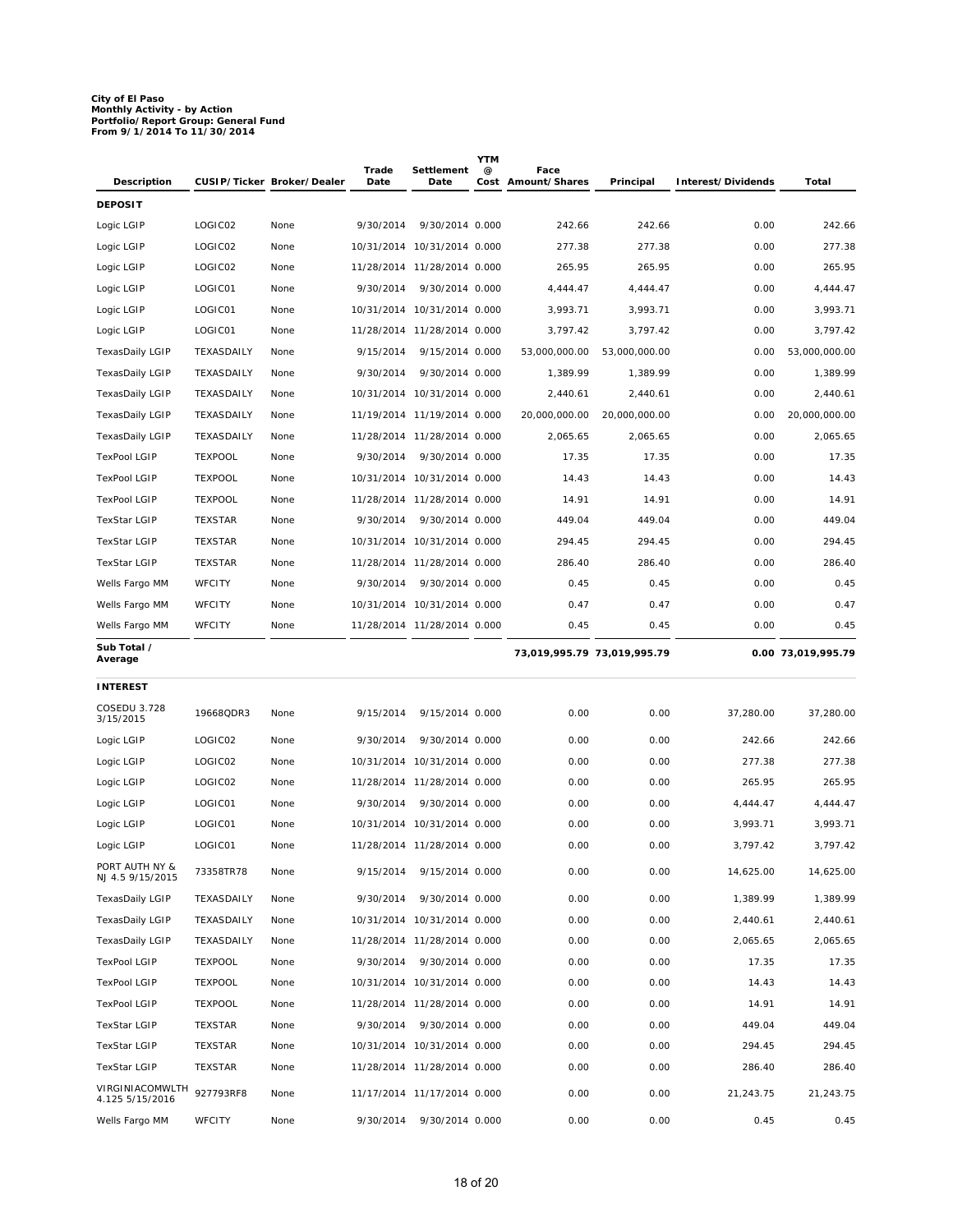| Description                       |                | CUSIP/Ticker Broker/Dealer | Trade<br>Date | <b>Settlement</b><br>Date   | <b>YTM</b><br>$\omega$ | Face<br>Cost Amount/Shares | Principal                   | Interest/Dividends | Total              |
|-----------------------------------|----------------|----------------------------|---------------|-----------------------------|------------------------|----------------------------|-----------------------------|--------------------|--------------------|
| Wells Fargo MM                    | <b>WFCITY</b>  | None                       | 10/31/2014    | 10/31/2014 0.000            |                        | 0.00                       | 0.00                        | 0.47               | 0.47               |
| Wells Fargo MM                    | <b>WFCITY</b>  | None                       | 11/28/2014    | 11/28/2014 0.000            |                        | 0.00                       | 0.00                        | 0.45               | 0.45               |
| WILSCD 4.75<br>11/1/2015          | 969078QK3      | None                       | 11/3/2014     | 11/3/2014 0.000             |                        | 0.00                       | 0.00                        | 35,625.00          | 35,625.00          |
| Sub Total /<br>Average            |                |                            |               |                             |                        | 0.00                       | 0.00                        | 128,769.54         | 128,769.54         |
| <b>SELL</b>                       |                |                            |               |                             |                        |                            |                             |                    |                    |
| SAFRABKNEWYORK<br>0.45 12/31/2014 | 78658AKF4      | None                       |               | 10/31/2014 10/31/2014 0.000 |                        | 248,000.00                 | 248,000.00                  | 0.00               | 248,000.00         |
| Sub Total /<br>Average            |                |                            |               |                             |                        | 248.000.00                 | 248,000.00                  | 0.00               | 248,000.00         |
| <b>WITHDRAW</b>                   |                |                            |               |                             |                        |                            |                             |                    |                    |
| Logic LGIP                        | LOGIC01        | None                       | 10/2/2014     | 10/2/2014 0.000             |                        | 15,000,000.00              | 15,000,000.00               | 0.00               | 15,000,000.00      |
| <b>TexasDaily LGIP</b>            | TEXASDAILY     | None                       | 10/27/2014    | 10/27/2014 0.000            |                        | 17,000,000.00              | 17,000,000.00               | 0.00               | 17,000,000.00      |
| <b>TexStar LGIP</b>               | <b>TEXSTAR</b> | None                       | 9/25/2014     | 9/25/2014 0.000             |                        | 10.000.000.00              | 10.000.000.00               | 0.00               | 10,000,000.00      |
| Sub Total /<br>Average            |                |                            |               |                             |                        |                            | 42,000,000.00 42,000,000.00 |                    | 0.00 42,000,000.00 |